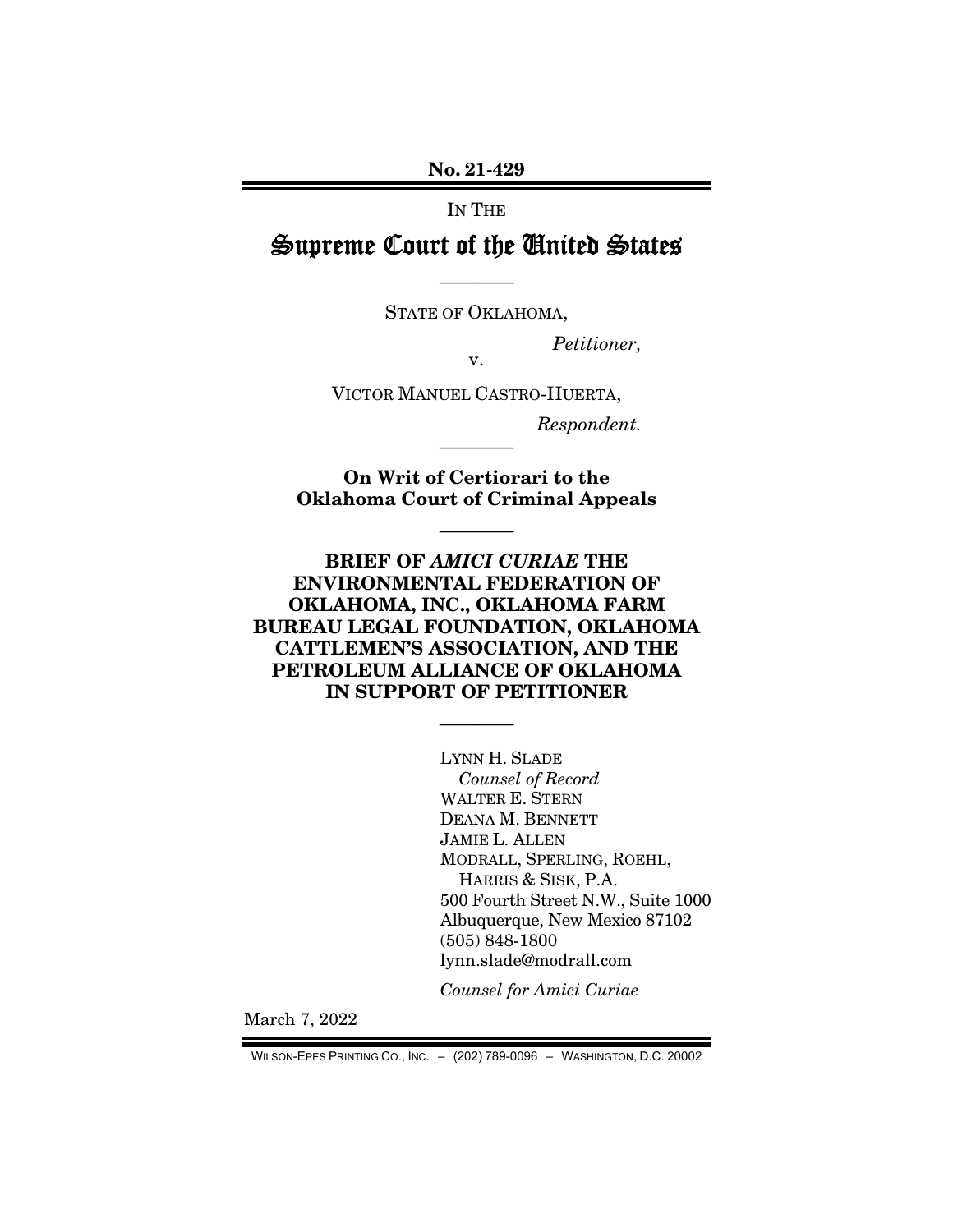# TABLE OF CONTENTS

|                                                                                                                                                           | Page           |
|-----------------------------------------------------------------------------------------------------------------------------------------------------------|----------------|
|                                                                                                                                                           | iii            |
| INTERESTS OF AMICI CURIAE                                                                                                                                 | $\mathbf{1}$   |
| A. Environmental Federation of Oklahoma,                                                                                                                  | 4              |
| B. Oklahoma Farm Bureau Legal Founda-                                                                                                                     | $\overline{4}$ |
| C. Oklahoma Cattlemen's Association ("OCA")                                                                                                               | 5              |
| D. The Petroleum Alliance of Oklahoma (the                                                                                                                | 5              |
| SUMMARY OF ARGUMENT                                                                                                                                       | 6              |
|                                                                                                                                                           | 7              |
| I. FEDERAL LAW DOES NOT DIVEST<br>STATES OF CONCURRENT JURIS-<br>DICTION TO PROSECUTE<br>NON-<br>INDIANS WHO COMMIT CRIMES<br>AGAINST INDIANS IN INDIAN   | 7              |
| A. Concurrent State, Federal, And, As<br>Applicable, Tribal Authority Is Essen-<br>tial To Effective And Efficient Law<br>Enforcement In Eastern Oklahoma | 7              |
| B. The General Crimes Act Does Not<br>Divest States Of Concurrent Jurisdic-<br>tion Over Non-Indian Perpetrators                                          | 9              |
| C. Federal Common Law Does<br>Not.<br>States Of Concurrent<br>Divest<br>Jurisdiction Over Non-Indian Crimes                                               | 18             |
|                                                                                                                                                           |                |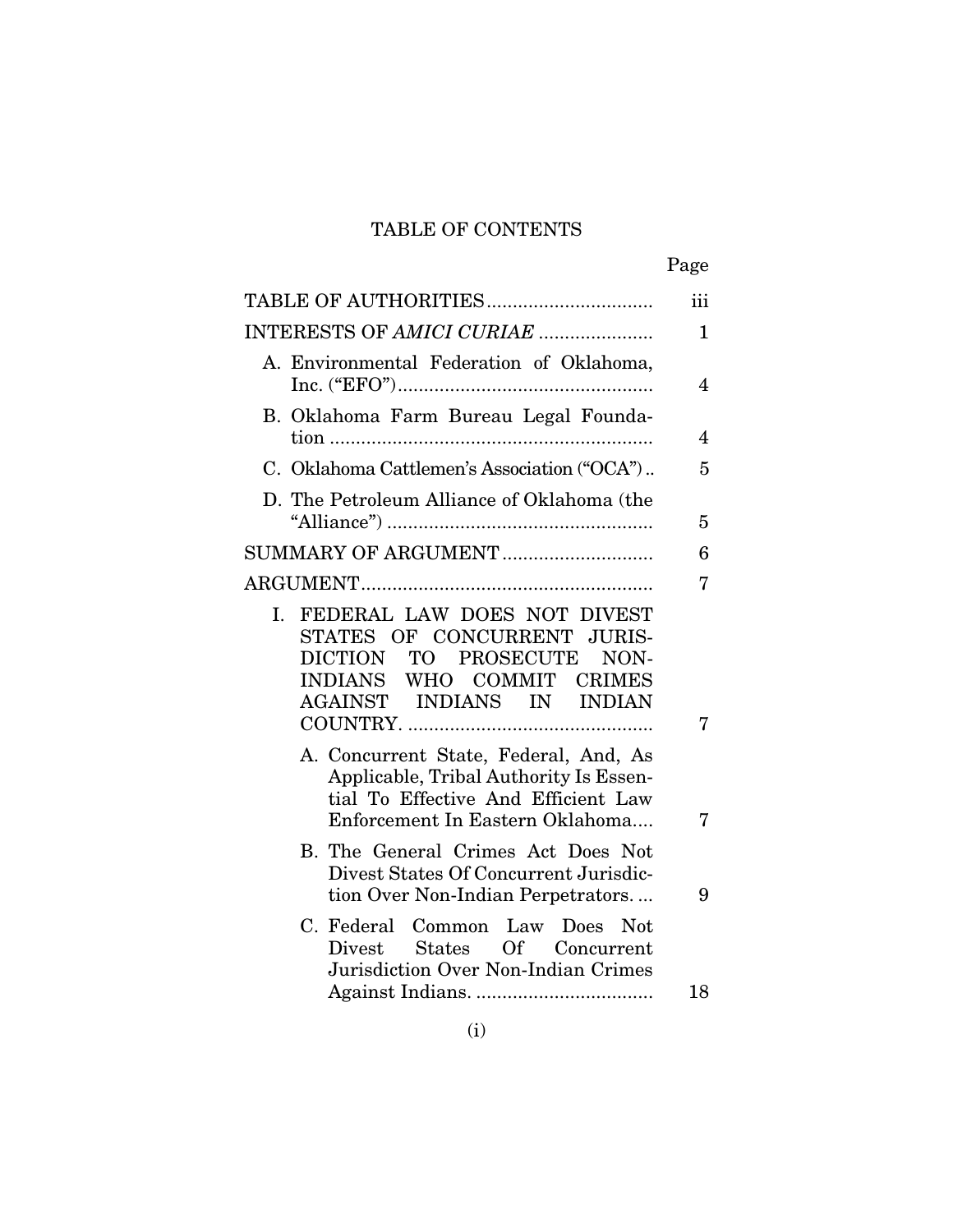# TABLE OF CONTENTS—Continued

Page

| II. UNLESS REVERSED, THE DECISION<br>BELOW THREATENS TO DEPRIVE<br>STATES OF AUTHORITIES CRITICAL<br>TO PROTECTING MIXED INDIAN<br>AND NON-INDIAN COMMUNITIES | 22 |
|---------------------------------------------------------------------------------------------------------------------------------------------------------------|----|
| A. Demographic And Geographic Condi-<br>tions In Eastern Oklahoma Require<br>Concurrent State/Federal Authority                                               | 22 |
| B. The Decision Below Will Cripple<br>Law Enforcement In McGirt-Declared                                                                                      | 23 |
| III. AFFIRMANCE OF THE DECISION<br>BELOW THREATENS CIVIL EFFECTS<br>THAT WOULD FURTHER CONFOUND<br>AMICI'S LONGSTANDING EXPECTA-                              | 26 |
|                                                                                                                                                               | 30 |

ii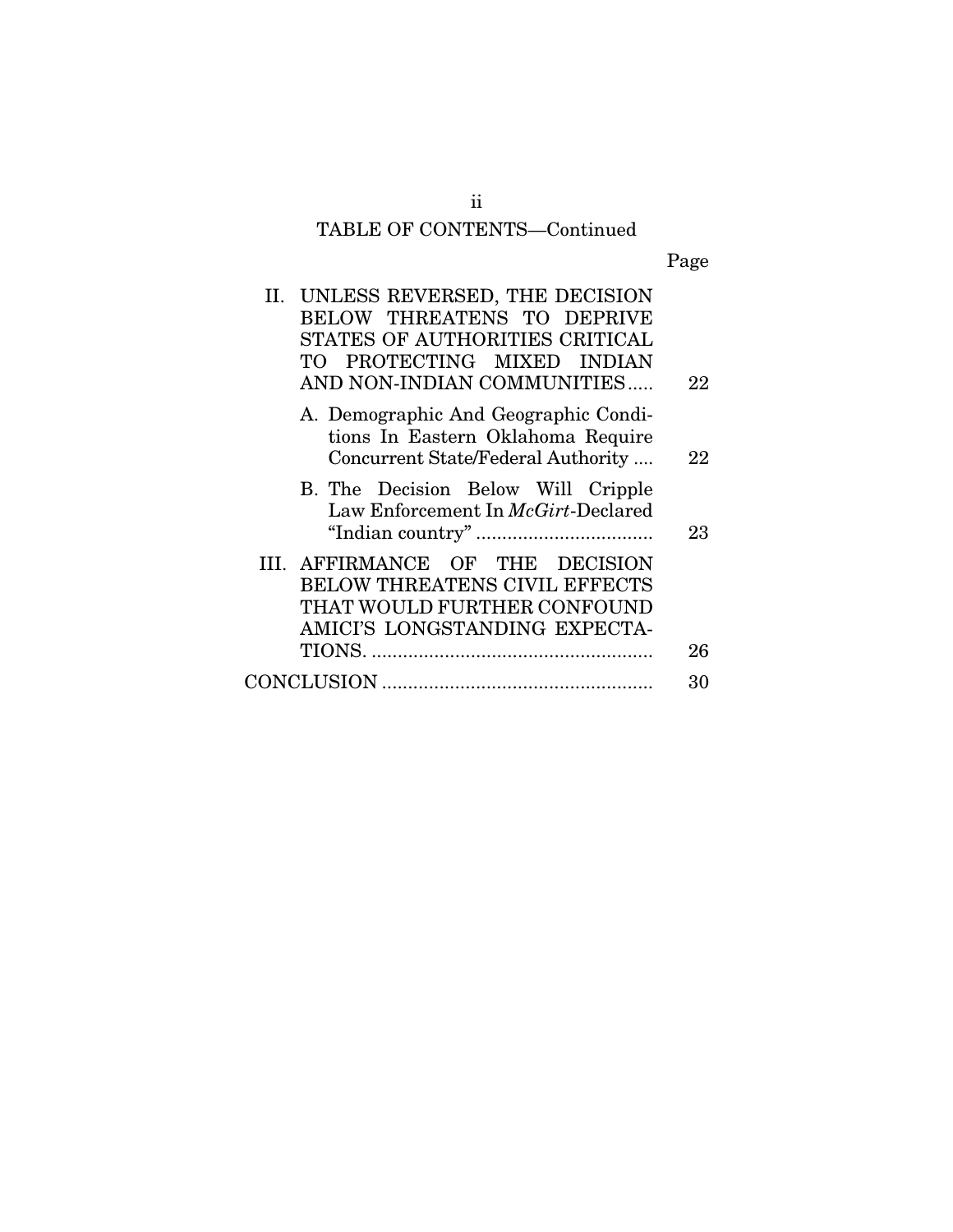# iii TABLE OF AUTHORITIES

 $\begin{tabular}{cc} \textbf{CASES} & \textbf{Page(s)}\\ \end{tabular}$ 

| Arizona v. Flint,                                                                                     | 17 |
|-------------------------------------------------------------------------------------------------------|----|
| Brendale v. Confederated Tribes & Bands<br>of Yakima Indian Nation,                                   | 22 |
| Bosse v. State,<br>499 P.3d 771 (Okla. Crim. App. 2021),<br>cert. denied, No. 21-6443 (Feb. 22, 2022) | 3  |
| Cotton Petroleum Corp. v. New Mexico,                                                                 |    |
| County of Yakima v. Confederated Tribes<br>& Bands of Yakima Indian Nation,                           |    |
| Dep't of Tax'n & Fin. of New York<br>v. Milhelm Attea & Bros.,                                        | 20 |
| Donnelly v. United States,                                                                            |    |
| Draper v. United States,                                                                              | 19 |
| Duro v. Reina,                                                                                        |    |
| Ex Parte Wilson,                                                                                      | 11 |
| Gamble v. United States,                                                                              | 29 |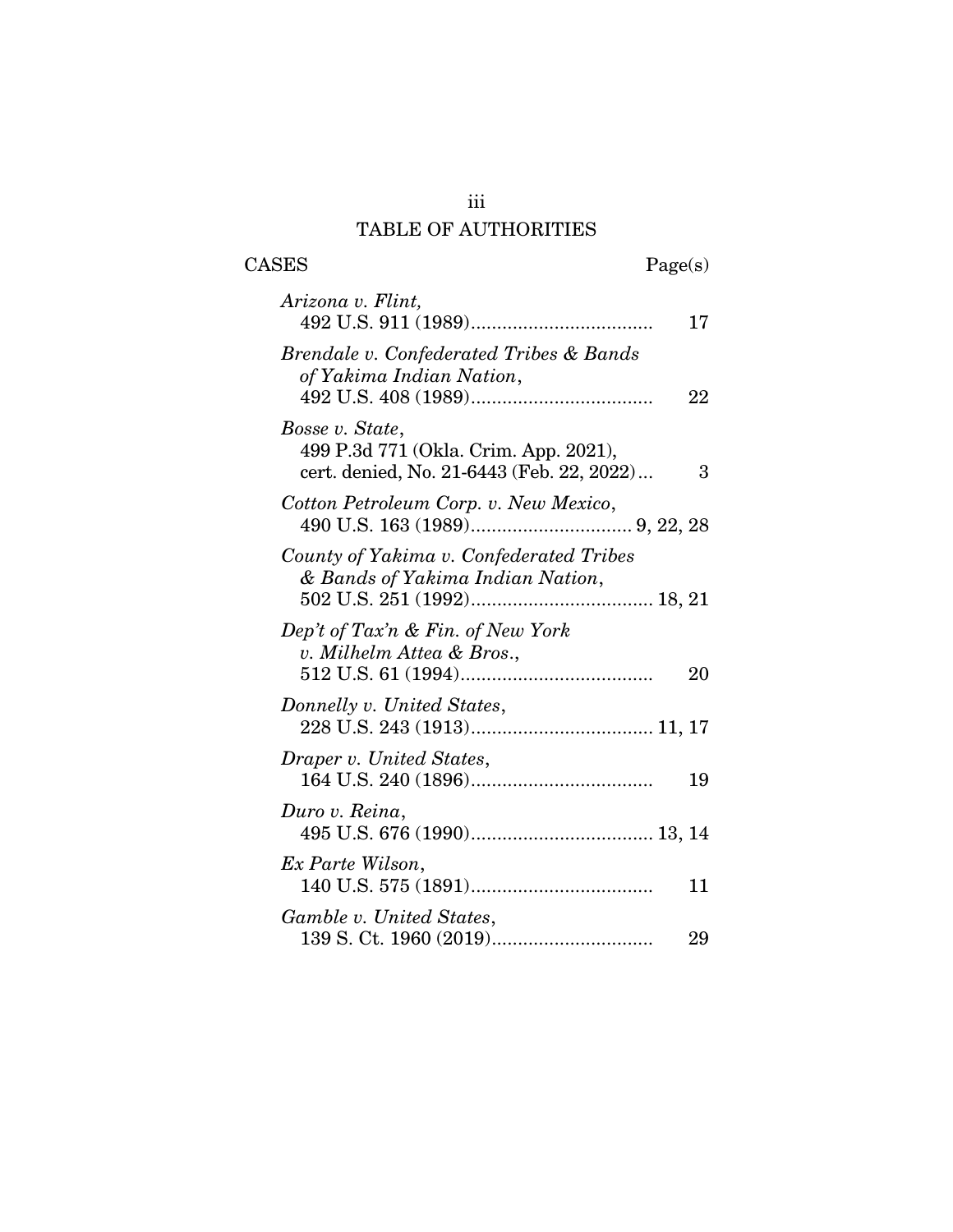# TABLE OF AUTHORITIES—Continued

| Grayson v. State,<br>485 P.3d 250 (Okla. Crim. App. 2021),<br>cert. denied, No. 21-324 (Jan. 24, 2022) | 3  |
|--------------------------------------------------------------------------------------------------------|----|
| Keeble v. United States,                                                                               | 12 |
| McClanahan v. Arizona<br>State Tax Comm'n,                                                             | 27 |
| McGirt v. Oklahoma,                                                                                    |    |
| Montana v. United States,<br>21, 27, 27, 28                                                            |    |
| Negonsott v. Samuels,                                                                                  | 9  |
| Nevada v. Hicks,                                                                                       |    |
| New York ex rel. Cutler v. Dibble,<br>62 U.S. (21 How.) 366 (1859)                                     | 18 |
| New York ex rel. Ray v. Martin,                                                                        |    |
| Oklahoma v. Bosse,                                                                                     | 17 |
| Oliphant v. Suquamish Indian Tribe,                                                                    |    |
| Oregon v. Coleman,                                                                                     | 16 |

iv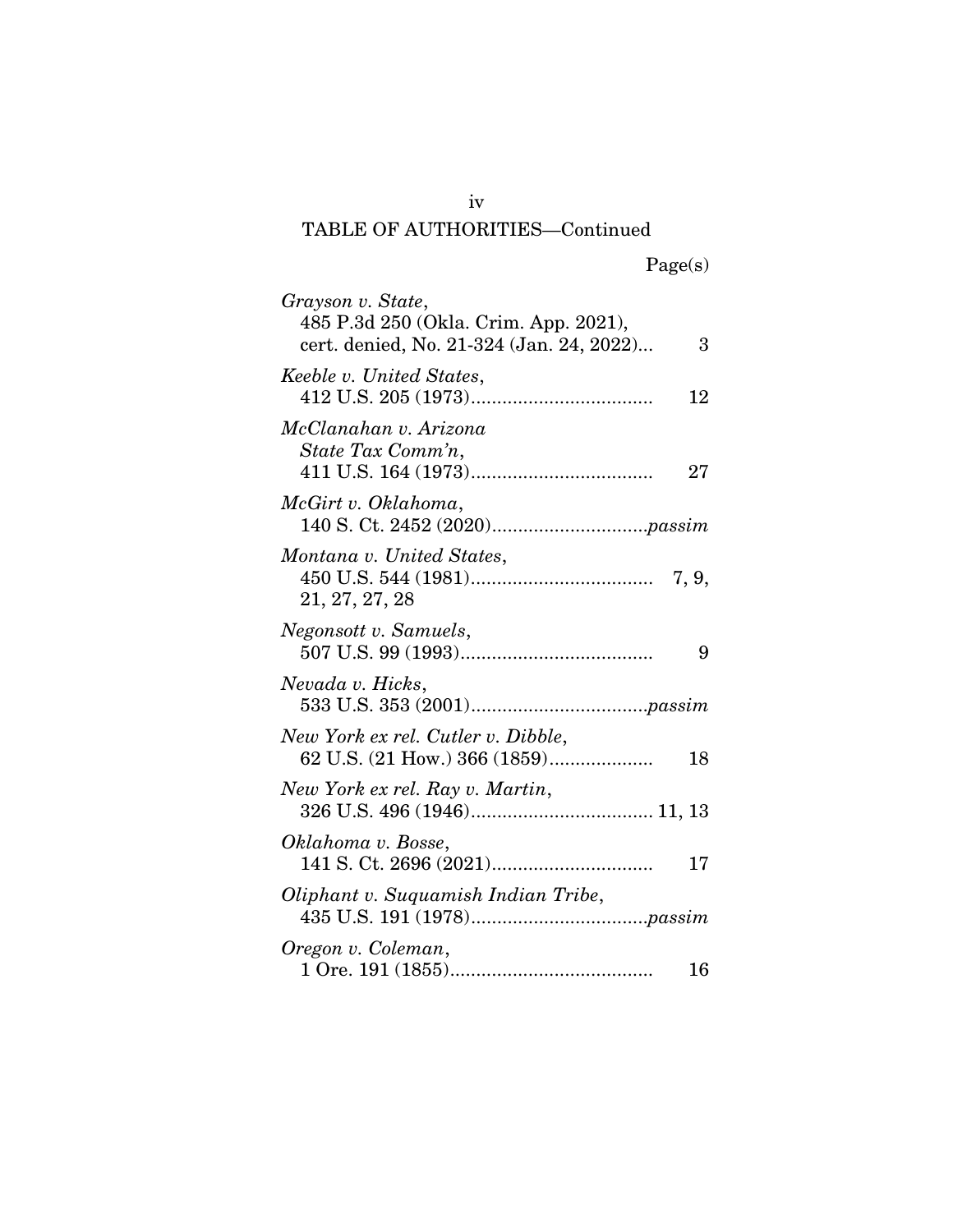# TABLE OF AUTHORITIES—Continued

| Plains Commerce Bank v. Long<br>Family Land & Cattle Co.,                                               | 28     |
|---------------------------------------------------------------------------------------------------------|--------|
| Sizemore v. State,<br>485 P.3d 867 (Okla. Crim. App. 2021),<br>cert. denied, No. 21-326 (Jan. 24, 2022) | 3      |
| Surplus Trading Co. v. Cook,                                                                            |        |
| State v. McAlhaney,                                                                                     | 16     |
| Strate v. A-1 Contractors,                                                                              |        |
| United States v. Barnhart,                                                                              | 16     |
| United States v. Cooley,                                                                                | 21     |
| United States v. McBratney,                                                                             |        |
| United States v. McGowan,                                                                               | 18     |
| United States v. Wheeler,                                                                               | 17     |
| United States v. Zepeda,<br>792 F.3d 1103 (9th Cir. 2015)                                               | 1      |
| Warren Trading Post Co. v.<br>Arizona Tax Comm'n,                                                       | $27\,$ |

v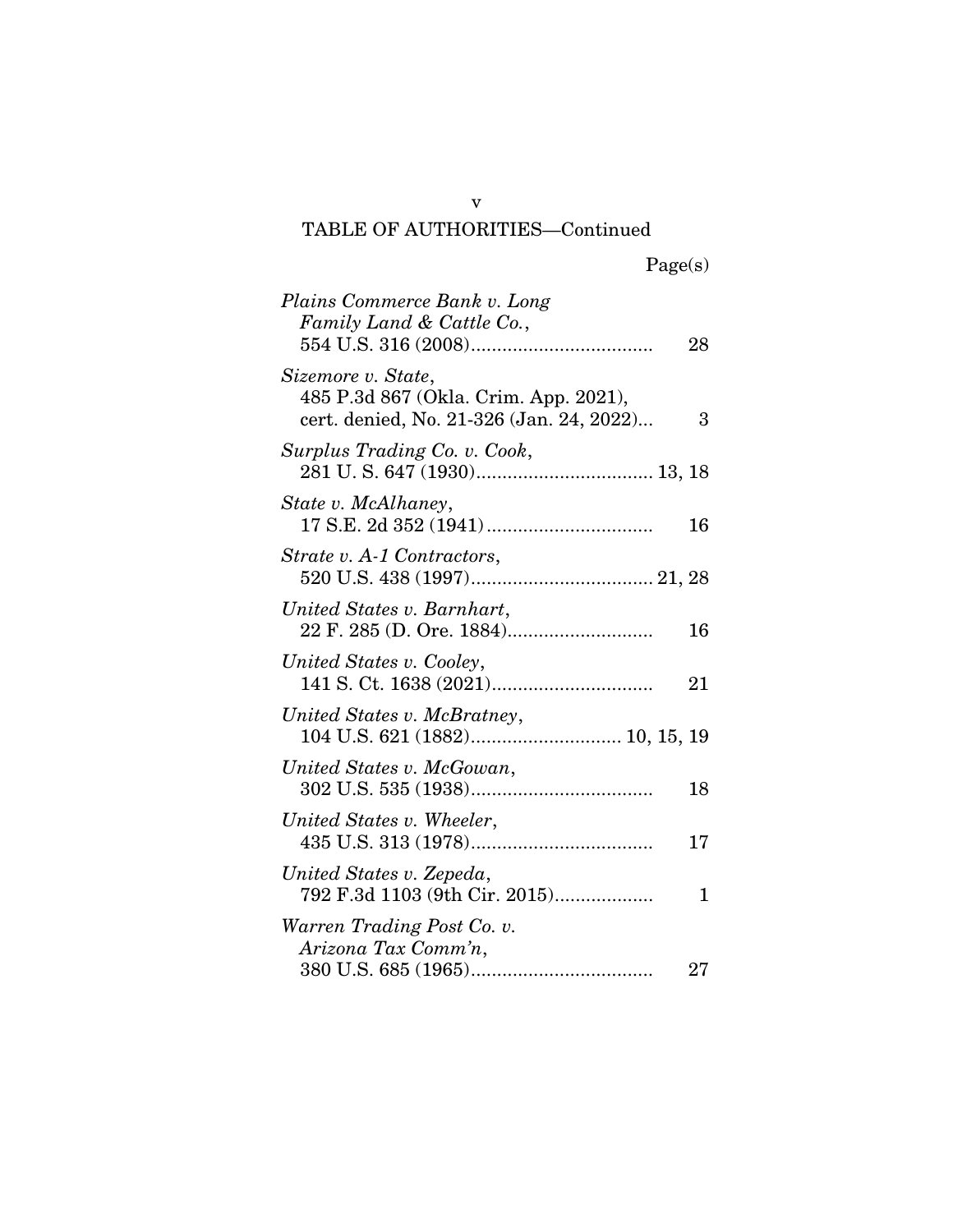# TABLE OF AUTHORITIES—Continued

| Washington v. Confederated Tribes<br>of Colville Indian Reservation,<br>20                                  |
|-------------------------------------------------------------------------------------------------------------|
| White Mountain Apache Tribe v. Bracker,                                                                     |
| Williams v. Lee,                                                                                            |
| Williams v. United States,<br>17                                                                            |
| CONSTITUTION                                                                                                |
| U.S. Const. art. IV, § 3, cl. 1 10, 19                                                                      |
| <b>STATUTES</b>                                                                                             |
| Act of March 3, 1817,<br>3 Stat. 383, as amended by Act of<br>March 27, 1834, § 25, 10 Stat. 269, 733<br>10 |
| Act of June 30, 1834,                                                                                       |
| Act of March 27, 1854,<br>10                                                                                |
| Act of Aug. 15, 1953, Pub. L. No. 83-280,<br>13                                                             |
| Indian General Crimes Act:                                                                                  |
|                                                                                                             |

vi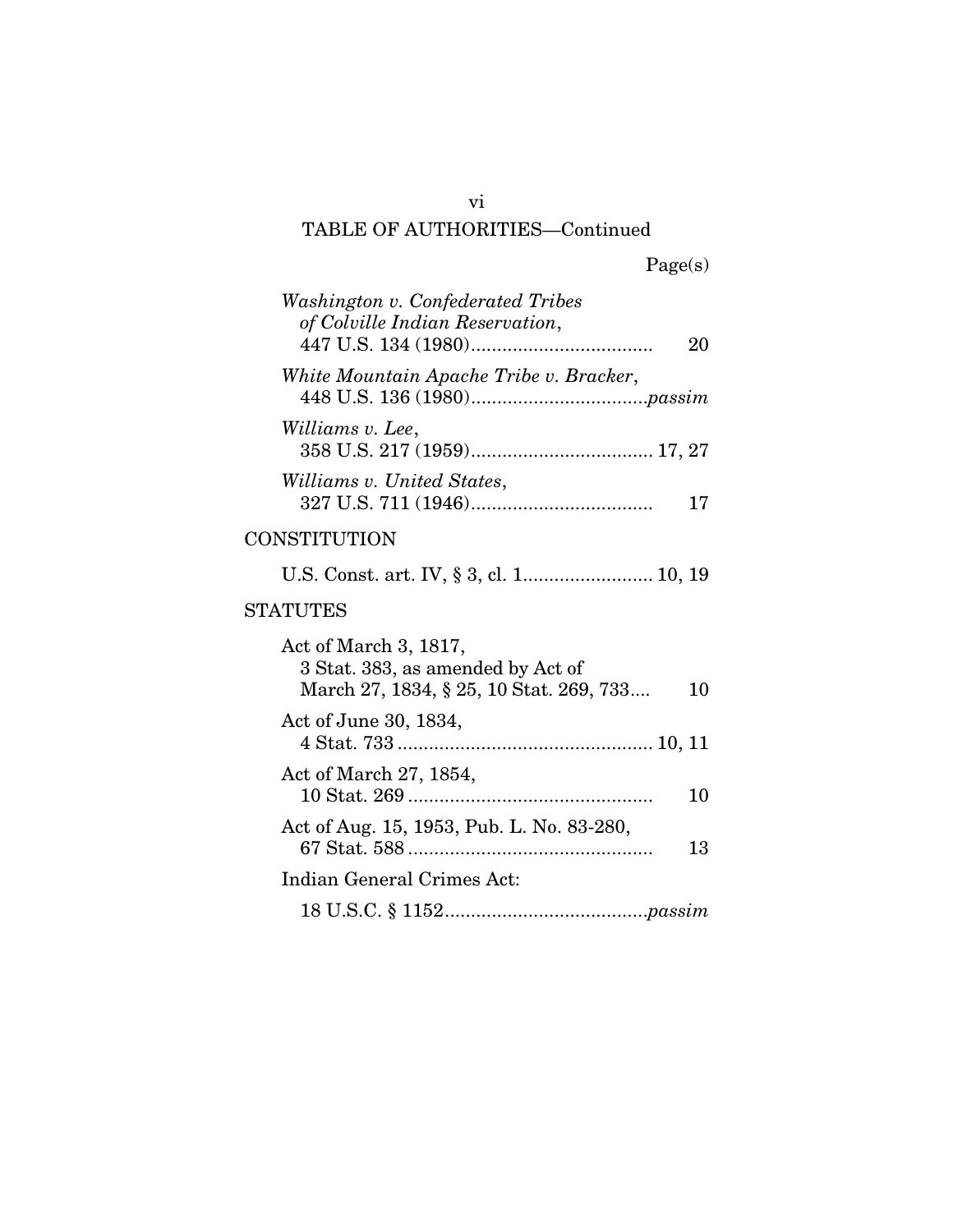#### vii

### TABLE OF AUTHORITIES—Continued

|  | Page(s) |
|--|---------|
|  |         |

| Indian Major Crimes Act,                             |      |
|------------------------------------------------------|------|
|                                                      | 1, 9 |
|                                                      |      |
| Pub. L. 101-511, § 8077(b),<br>104 Stat. 1856, 1892, | 13   |
| Trade and Intercourse Act of 1790,                   |      |
| <b>COURT FILINGS</b>                                 |      |

## U.S. Br.*, Arizona v. Flint,* 492 U.S. 911 (1989) (No. 88-603) .................................... 17 U.S. Br.*, Oklahoma v. Bosse,* 141 S. Ct. 2696 (2021) (No. 20A161) ................................... 17

### OTHER AUTHORITIES

| Oklahoma News 9, Hughes Co. Sheriff Says |    |
|------------------------------------------|----|
| Law Enforcement With Muscogee Nation     |    |
| Is Failing, Withdraws Cross Deputiza-    |    |
| tion (Feb. 9, 2022, 6:12 pm), https://   |    |
| www.news9.com/story/62045ac72f66860      |    |
| 71fe86c9c/hughes-co-sheriff-says-law-en  |    |
| forcement-with-muscogee-nation-is-fail   |    |
| ing-withdraws-cross-deputization         | 25 |
|                                          |    |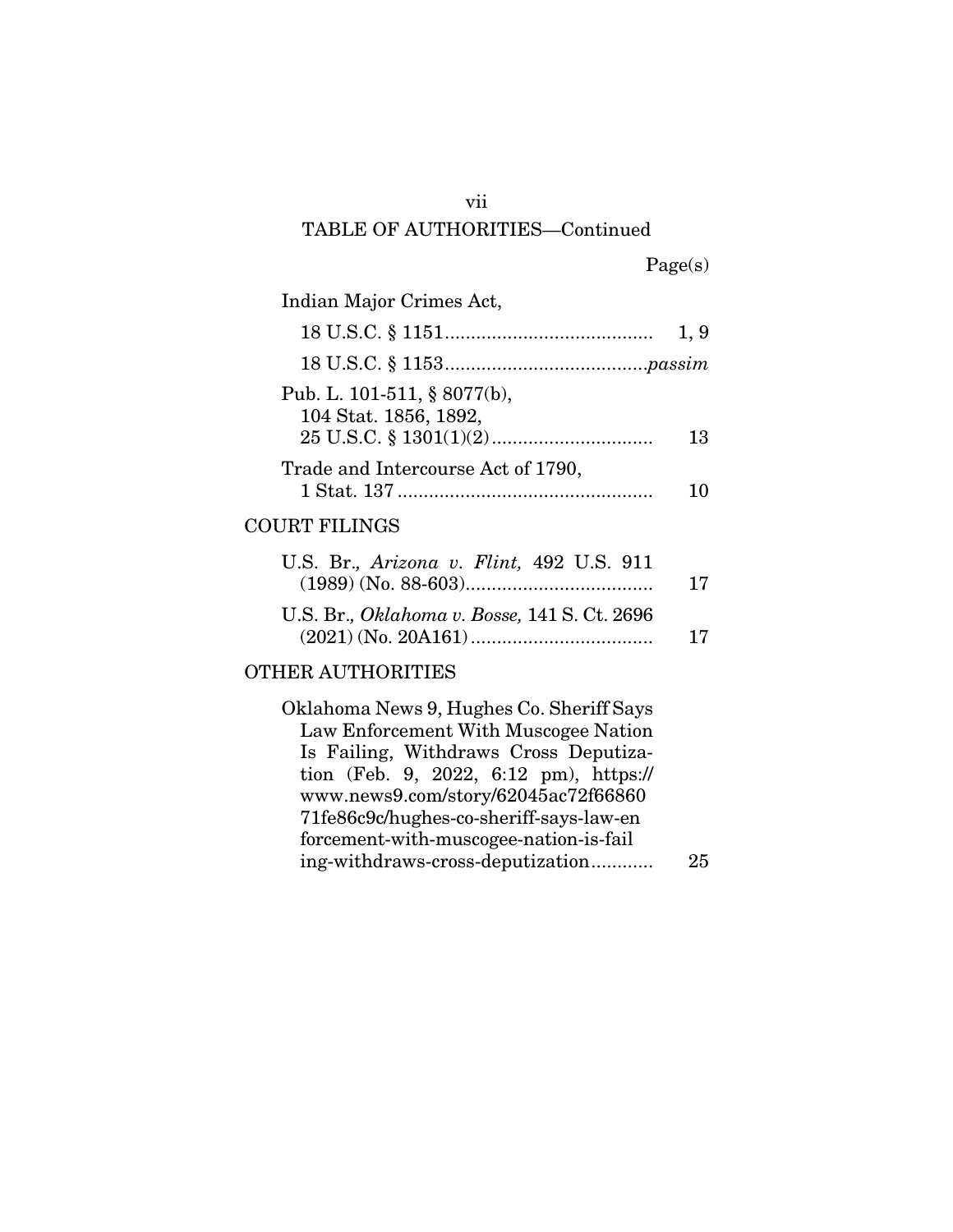# viii

# TABLE OF AUTHORITIES—Continued

Page(s)

| U.S. Dept. of Justice Criminal Resource                                  |    |
|--------------------------------------------------------------------------|----|
|                                                                          | 14 |
| U.S. Dept. of Justice, 3 Op. Off. Legal<br>Counsel 111 (1979) 15, 16, 17 |    |
| Wall Street Journal, "More <i>McGirt</i> May-                            |    |
| hem in Oklahoma," Feb 21, 2022                                           |    |
| https://www.wsj.com/articles/mcgirt-deci                                 |    |
| sion-oklahoma-native-american-reservat                                   |    |
| ion-jurisdiction-muscogee-creek-hughes-                                  |    |
| county-crime-racial-injustice-systemic-                                  |    |
|                                                                          | 25 |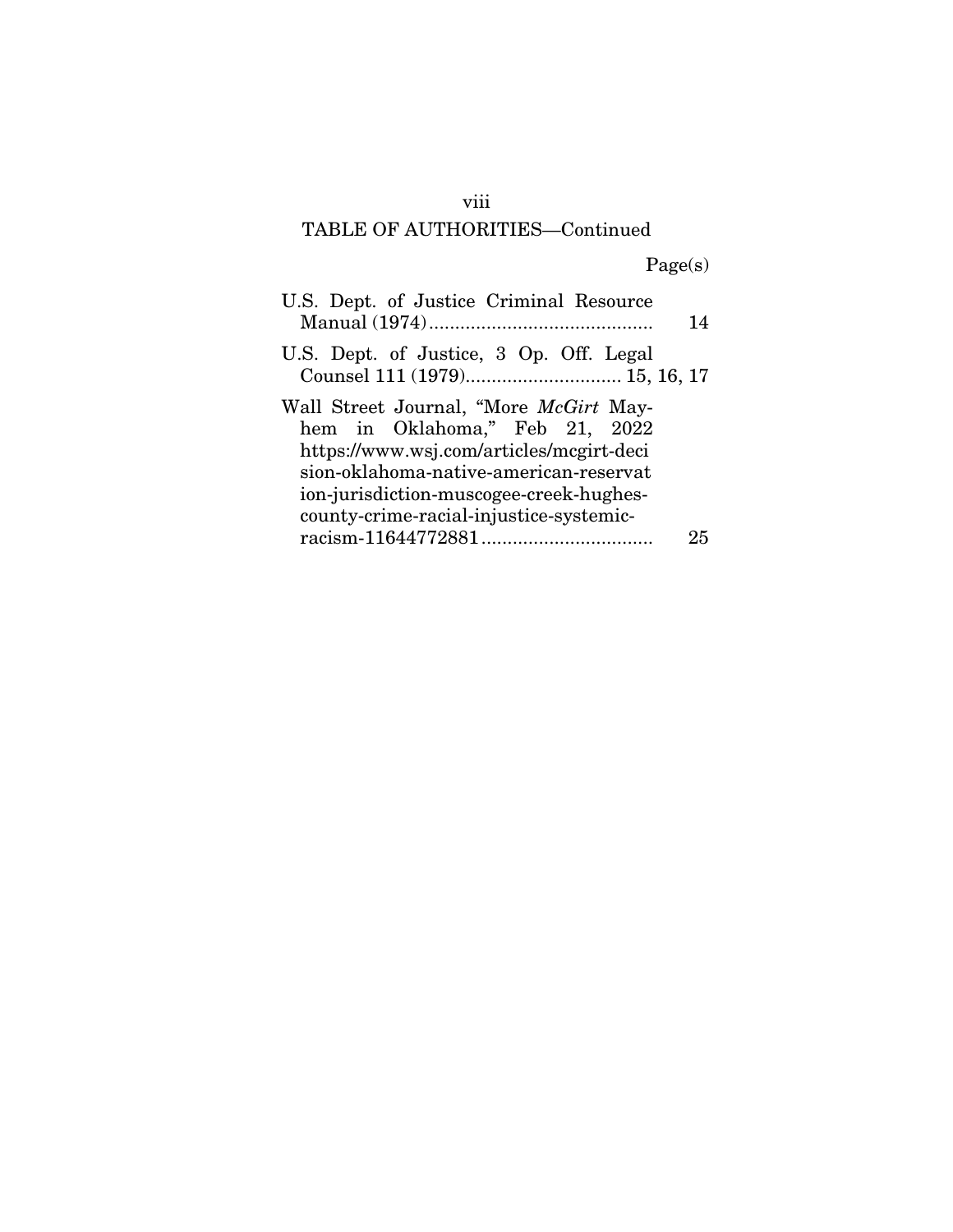#### INTERESTS OF *AMICI CURIAE*

Amici, the Environmental Federation of Oklahoma, Inc., Oklahoma Farm Bureau Legal Foundation, Oklahoma Cattlemen's Association, and The Petroleum Alliance of Oklahoma, support the State of Oklahoma's Petition seeking reversal of the Oklahoma Court of Criminal Appeals' decision in *Castro-Huerta v. Oklahoma*, No. F-2017-1203 (Ok. Ct. Crim. App. Apr. 29, 2021).<sup>1</sup> Oklahoma persuasively demonstrates that it has authority to prosecute non-Indians who commit crimes against Indians<sup>2</sup> in "Indian country."<sup>3</sup> *See generally* Brief for Petitioner ("Oklahoma Br."). Amici support Oklahoma's position and submit this brief *amicus curiae* because the issue presented affects effective criminal law enforcement in Eastern Oklahoma and raises fundamental questions whether States are presumed to lack authority over non-Indian relationships with Indians in "Indian country." Such a presumption is contrary to this Court's repeated teachings: first, that States are presumed to have jurisdiction over non-Indians and their relationships with Indians, even within reservation boundaries; and second, that Native American Tribal Nations

<sup>1</sup> Both Parties have filed blanket consents to the filing of *amicus* briefs. Per February 9, 2022, communications, Respondent's Counsel of Record also provided specific consent for this filing. No counsel for a party authored this brief in whole or in part. No person other than Amici, their members, or their counsel made a monetary contribution to its preparation or submission.

<sup>2</sup> Amici use the term "Indian" to describe persons subject directly to 18 U.S.C. § 1151 (*i.e.*, having "some quantum of Indian blood . . . [and] a member of, or affiliated with, a federally recognized tribe," *see United States v. Zepeda*, 792 F.3d 1103, 1114 (9th Cir. 2015)), and refer to all others as "non-Indians."

<sup>3</sup> Amici use the term "Indian country" as that term is defined in 18 U.S.C. § 1151.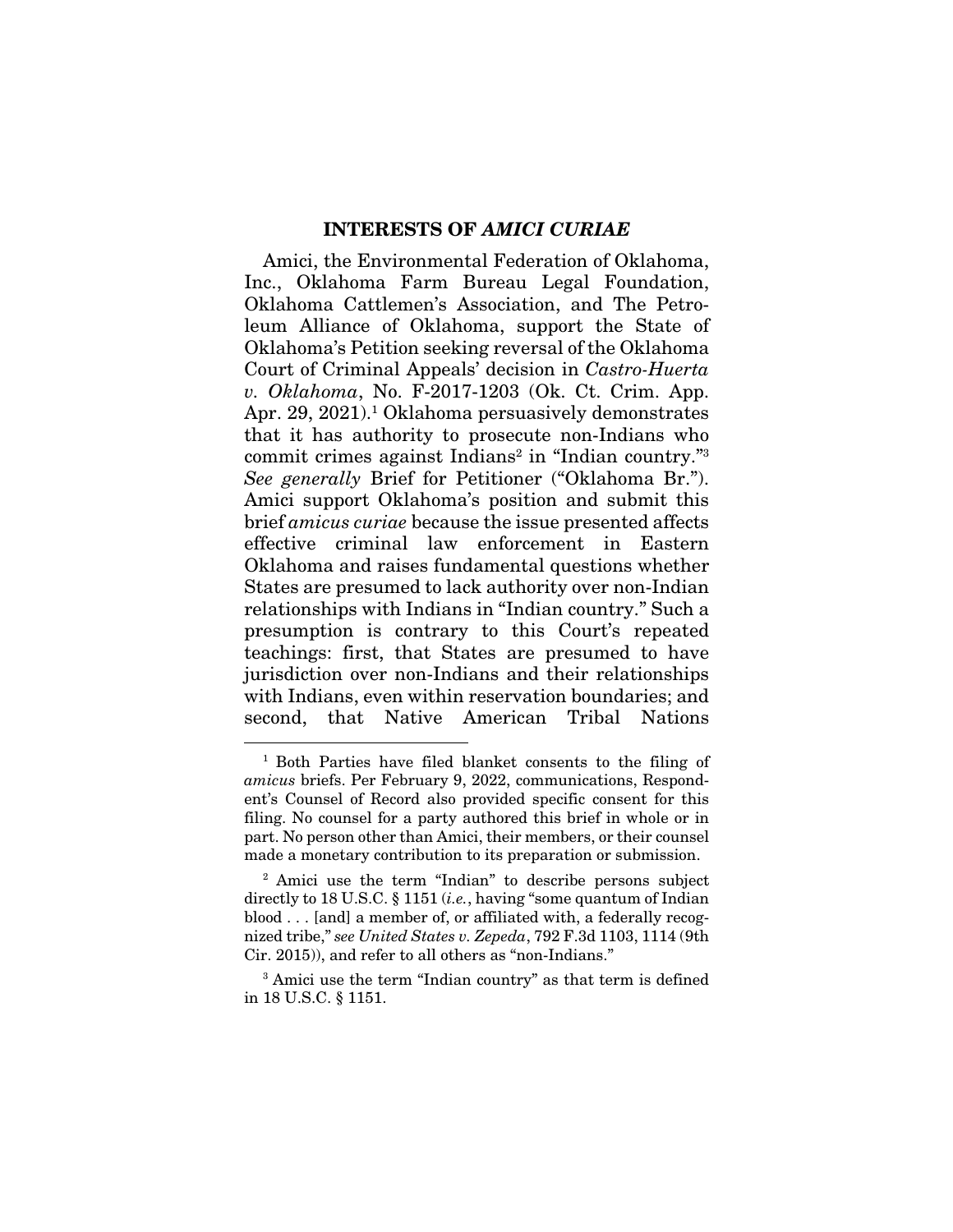("Tribes") are presumed to lack criminal jurisdiction over non-Indians and their relationships with Indians. Under either presumption, any party contending a State lacks authority over non-Indians within its borders bears the burden of rebutting the presumption. The Oklahoma Court of Criminal Appeals, however, misinterpreted federal statutory law and improperly extended *McGirt v. Oklahoma*, 140 S. Ct. 2452 (2020), to conclude that States are presumed to lack jurisdiction over non-Indians, ousting presumed State jurisdiction, and replacing it entirely with either federal or, in limited statutorily authorized circumstances, tribal jurisdiction. The decision below is in error because, at most, state and federal courts have concurrent jurisdiction over non-Indian crimes against Indians, and tribal courts simply do not have criminal jurisdiction over non-Indians. If left unchecked, the rationale of the decision below threatens to negate this Court's settled presumptions with respect to civil jurisdiction as well.

The impact of the Oklahoma Court of Criminal Appeals' decision, like *McGirt*'s, is not limited to the Creek or Cherokee Reservations. The *McGirt* majority held the Creek Reservation was never disestablished, despite over a hundred years of understandings to the contrary, thereby requiring federal, not state, prosecution of "major"4 crimes by an Indian. The decision below extends the requirement of federal, not state, prosecution to any crime, whether or not "major," committed by a non-Indian against an Indian within the purported Cherokee Reservation. Other Oklahoma courts have held *McGirt* compels similar

<sup>4</sup> The Indian Major Crimes Act, 18 U.S.C. § 1153, lists enumerated crimes required to be prosecuted exclusively by the United States. This brief addresses the enumerated crimes as "major."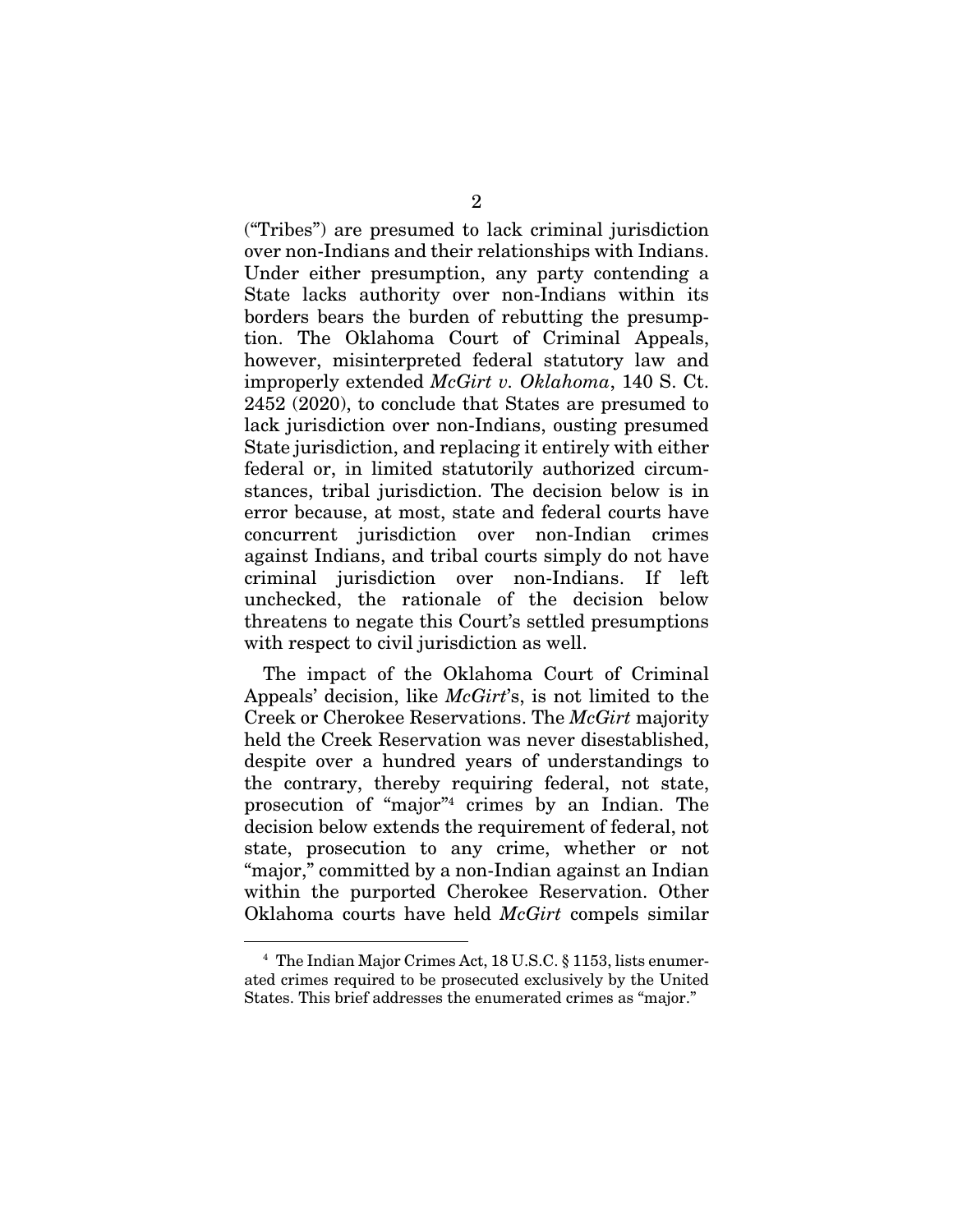conclusions the historic reservations of the Choctaw, Seminole, and Chickasaw Nations, the historic reservations of all Five Civilized Tribes ("Five Tribes") in Oklahoma purportedly remain extant (the "Five Tribes Area").<sup>5</sup> As a result, since *McGirt* was decided, more than 19 million acres of Oklahoma in which nearly 2 million people reside have been held to be "Indian country," throwing the criminal *and civil*  jurisdictional status of nearly the entire eastern half of the State into doubt. The decision below extends that doubt to all crimes, including non-major crimes, by non-Indian against Indians.

*McGirt* profoundly affects Amici and the Native American and non-Indian members they represent, Oklahoma farmers, ranchers, developers and transporters of oil and natural gas and other energy sources, and business owners, who live, work, own businesses in, and have helped develop Oklahoma. While acknowledging the unique, and sometimes complicated, histories of the Five Tribes and the former Oklahoma Indian Territory, before *McGirt,*  none of Amici or their members had ever believed the private, fee lands on which they lived, worked, or built farms or businesses lay within the boundaries of a current Native American reservation. The decision below expands the ouster of state criminal jurisdiction to all crimes by non-Indians against Indians, and is yet a further extension of *McGirt*'s impact on Amici's settled criminal jurisdictional expectations. Moreover,

<sup>5</sup> *See Sizemore v. State,* 485 P.3d 867 (Okla. Crim. App. 2021), cert. denied, No. 21-326 (Jan. 24, 2022) (Choctaw)*; Grayson v. State*, 485 P.3d 250 (Okla. Crim. App. 2021), cert. denied, No. 21-324 (Jan. 24, 2022) (Seminole); *Bosse v. State*, 499 P.3d 771 (Okla. Crim. App. 2021), cert. denied, No. 21-6443 (Feb. 22, 2022) (Chickasaw).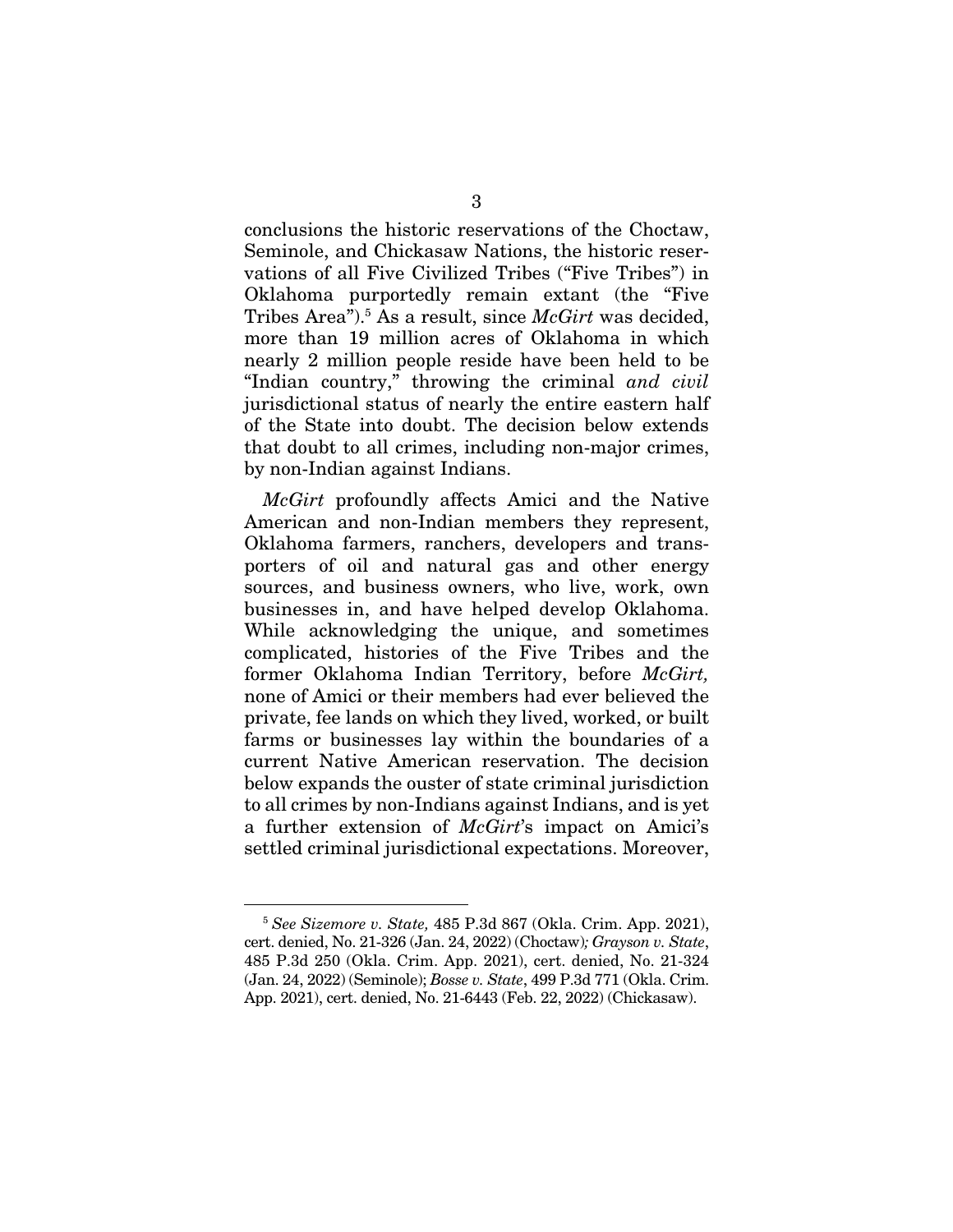the decision threatens to affect State civil authorities presumed to apply absent contrary statutory intent.

Amici submit this brief to draw this Court's attention not only to the severe law and order implications arising from the decision below but also to its effect beyond criminal jurisdiction, including implications for the State's taxing, adjudicatory, and regulatory jurisdiction over non-Indians and their conduct on fee and other lands, authorities now at risk of being supplanted by Tribal law, regulation, and courts.

#### **A.** Environmental Federation of Oklahoma, Inc. ("EFO")

EFO is a non-profit corporation providing Oklahoma companies with a voice in the formulation of state and federal environmental laws, regulations, and policies. Its membership includes over eighty members. The decision below undermines EFO members' interests in effective law and order and predictable regulation, consistent with their investments in reliance upon State regulation.

#### **B.** Oklahoma Farm Bureau Legal Foundation

Oklahoma Farm Bureau Legal Foundation is a nonprofit foundation incorporated in 2001 that supports the rights and freedoms of farmers and ranchers. The Foundation's sole member is Oklahoma Farm Bureau, Inc. ("OKFB"), an independent, nongovernmental, voluntary organization of farm and ranch families created in 1942, with about 84,000 member families statewide, united for the purpose of analyzing their problems and formulating action to achieve educational improvement, economic opportunity and social advancement. OKFB has affiliated county organizations in all 77 Oklahoma counties. OKFB is concerned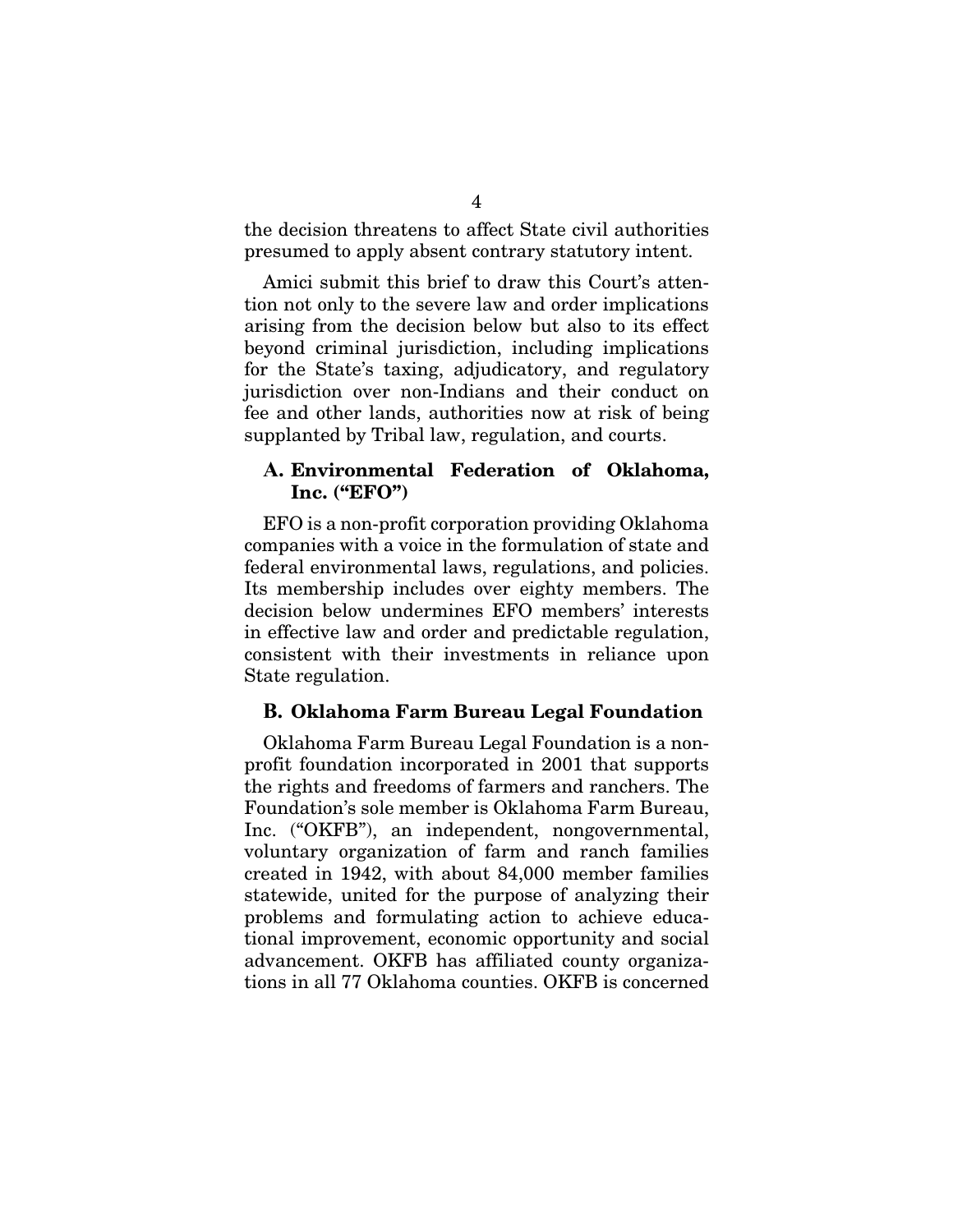about private property rights, potential tribal taxation and regulation, and preserving effective law and order.

#### **C.** Oklahoma Cattlemen's Association ("OCA")

OCA, a non-profit association, chartered on March 6, 1950, by a small group of cattle raisers in Seminole County, today includes thousands of cattle raising families in all 77 Oklahoma counties. OCA's primary work on behalf of its members promotes private property rights, natural resource stewardship, and common sense business policy. The decision below divests local law enforcement over non-Indian perpetrators in a broad category of cases and threatens to further destabilize law OCA's members, their families and businesses rely upon to new and unplanned-for jurisdictional burdens and an uncertain law and order regime.

#### **D.** The Petroleum Alliance of Oklahoma (the "Alliance")

The Alliance is Oklahoma's largest oil and natural gas trade association and is the only trade association in Oklahoma that represents every segment of the oil and natural gas industry, which is the largest private-sector driver of Oklahoma's economy, allowing the industry to speak with one voice when advocating for the interests of its members, landowner stakeholders, and host communities. Members of the Alliance own or operate oil and gas operations in the counties within the Five Tribes Area. The decision below compounds the effect of *McGirt*, and decisions following it, threatening to impair the Alliance member's interests in effective law enforcement, stable and predictable regulation and taxation, and a business environment subject to comprehensive and effective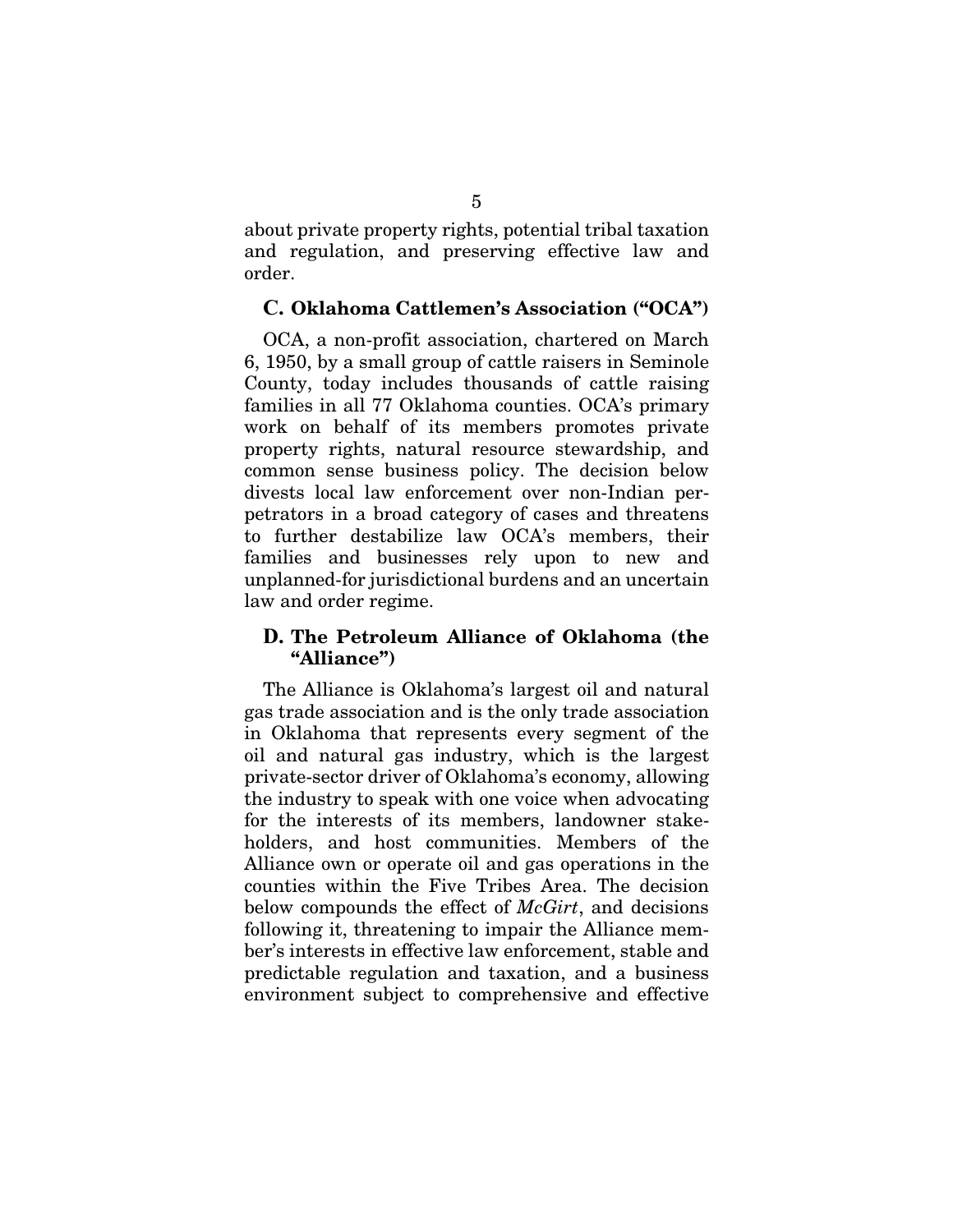law and order, consistent with the expectations supporting their investments.

#### SUMMARY OF ARGUMENT

The decision below represents a fundamental misreading of a century and a half of federal law. It is simply erroneous in concluding that the General Crimes Act, 18 U.S.C. § 1152, mandates, or that this Court's decisions hold, the State lacks police power authority over non-Indians in Indian country, as to crimes against Indians.

Amici's overriding interest in working and living in an area subject to effective and even-handed law enforcement and judicial process would be profoundly impaired by a decision tying the hands of the State, which has been the primary authority addressing crimes by non-Indians, through state and local law enforcement, in state and municipal courts, and in other appropriate tribunals.

Neither the General Crimes Act, nor decisions of this Court, require disabling State law-based authorities from protecting Amici's Native American members, or the community at large, from non-"major" crimes by non-Indians against Indians. Deep and long-standing Congressional and judicial authority consistently demonstrate the viability of State law and order jurisdiction over the actions of all non-Indians within State borders. *See* Points I.A., I.B., *infra.* 

The holding below, ousting State authority over non-Indians' crimes against Indians, deprives Indians in Eastern Oklahoma of law enforcement resources needed for their protection. *See* Point II, *infra*.

From the standpoint of the civil jurisdictional implications of the question presented, this Court's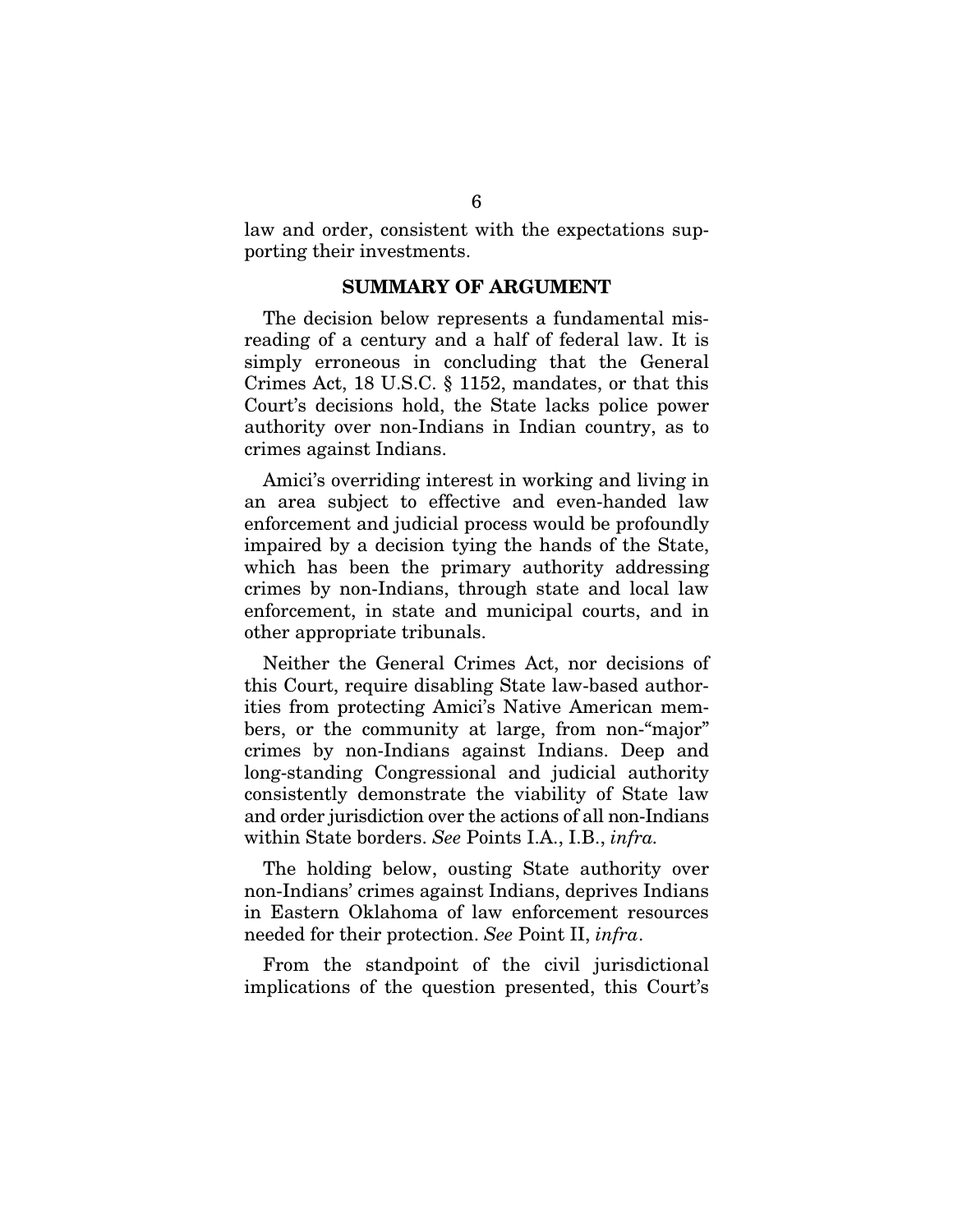cases hold states presumptively have police power and related civil jurisdiction over non-Indians on all lands within the State; within Indian country, that presumption may be overcome by only federal statutory command or overriding federal or tribal interests under preemption standards of *White Mountain Apache Tribe v. Bracker*, 448 U.S. 136 (1980), and related cases. Alternatively, the presumption State law will apply pertains to on-reservation fee lands, *see Montana v. United States*, 450 U.S. 544 (1981), and in certain situations to tribal lands, *see Nevada v. Hicks*, 533 U.S. 353, 374 (2001), though it may be overcome by evidence of a non-Indian's express or implied consent to tribal jurisdiction or by extreme effects of non-Indians' conduct on the Tribal community as a whole, under *Montana's* two recognized "exceptions." *See* Point I.C, III, *infra*. Affirmance of the decision below, ousting State criminal authority over non-Indians without federal statutory command, threatens to upset that fundamental understanding presuming State authority over non-Indians within Indian country. The Court should reverse.

#### ARGUMENT

- I. FEDERAL LAW DOES NOT DIVEST STATES OF CONCURRENT JURISDIC-TION TO PROSECUTE NON-INDIANS WHO COMMIT CRIMES AGAINST INDIANS IN INDIAN COUNTRY.
	- A. Concurrent State, Federal, And, As Applicable, Tribal Authority Is Essential To Effective And Efficient Law Enforcement In Eastern Oklahoma.

The Court of Criminal Appeals erred in concluding either the General Crimes Act or this Court's decisions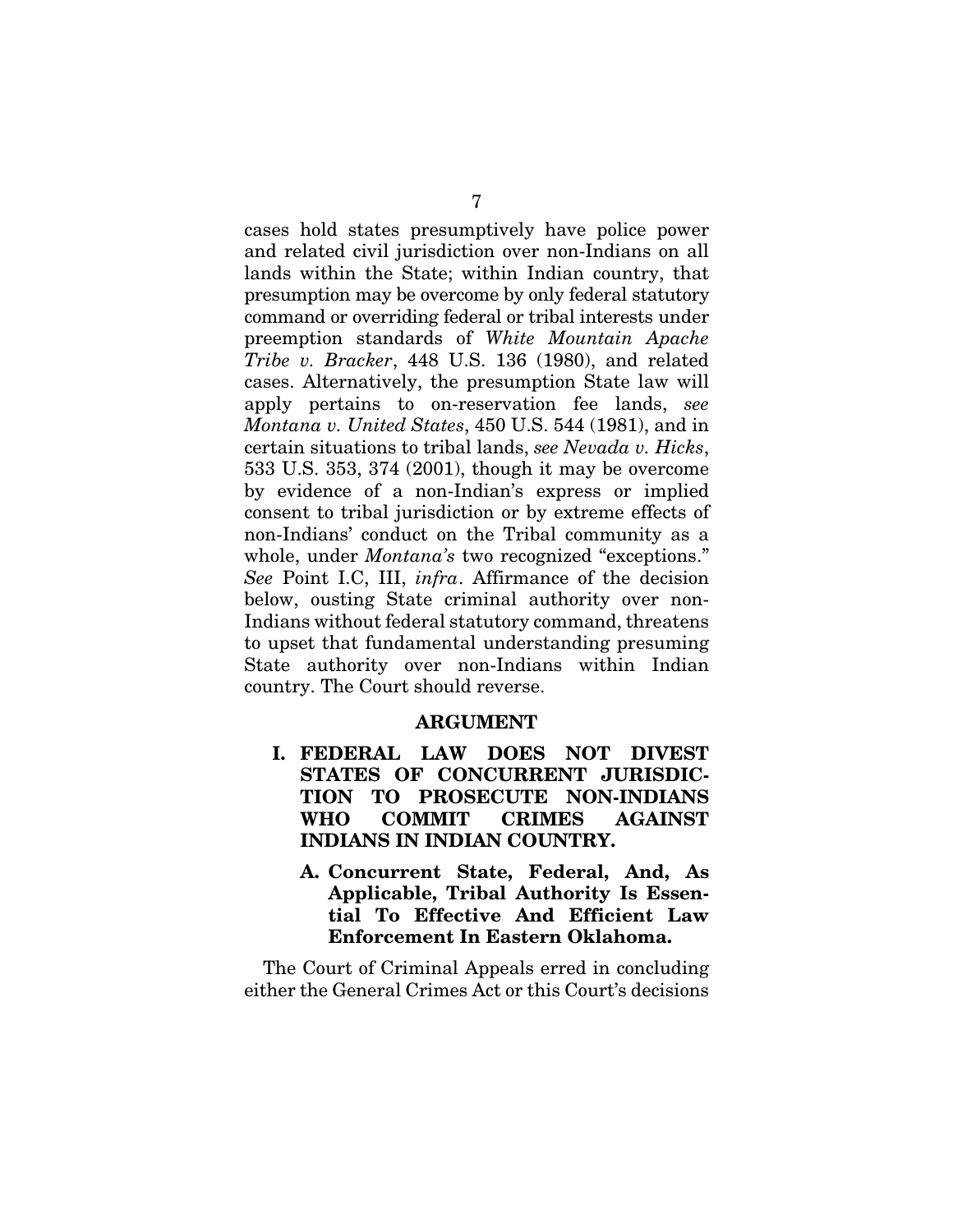have divested States of jurisdiction over all crimes committed by non-Indians within "Indian country." This issue, and its nationwide implications, warrant this Court's immediate attention, and reversal. Amici, as community members, business owners, and proponents of economic development within the State, share the State's fundamental concerns arising from implications of the decision below given *McGirt*'s already extreme effects on criminal jurisdiction, affecting thousands of cases and leaving federal prosecutors "overwhelmed." *See* Oklahoma Br. 7-9. Before *McGirt*, Oklahoma state courts exercised criminal jurisdiction over crimes by non-Indians, specifically including crimes occurring in the Five Tribes Area. *Id.* Now however, "[n]umerous crimes are going uninvestigated and unprosecuted, endangering public safety." *Id.*

In the decision below, the Oklahoma Court of Criminal Appeals rejected Oklahoma's position that "Oklahoma and the federal government have concurrent jurisdiction over all crimes committed by non-Indians in Indian country, including Castro-Huerta's case." Pet. App. 4a. The lower court's conclusion, that the State lacks concurrent jurisdiction over Mr. Castro-Huerta's criminal conduct, exacerbates the jurisdictional divestiture *McGirt* imposed. If its conclusion on this issue stands, only the federal government would have authority to prosecute, not just Major Crimes Act-defined crimes, but essentially all current state law crimes committed by non-Indians against Indians in "Indian country."6 By virtue of *McGirt* and Oklahoma cases extending its holding to all Five Tribes Areas, "Indian country" now encom-

<sup>6</sup> *See Oliphant v. Suquamish Indian Tribe*, 435 U.S. 191, 195 (1978) (Indian tribes generally do not have criminal jurisdiction over non-Indians).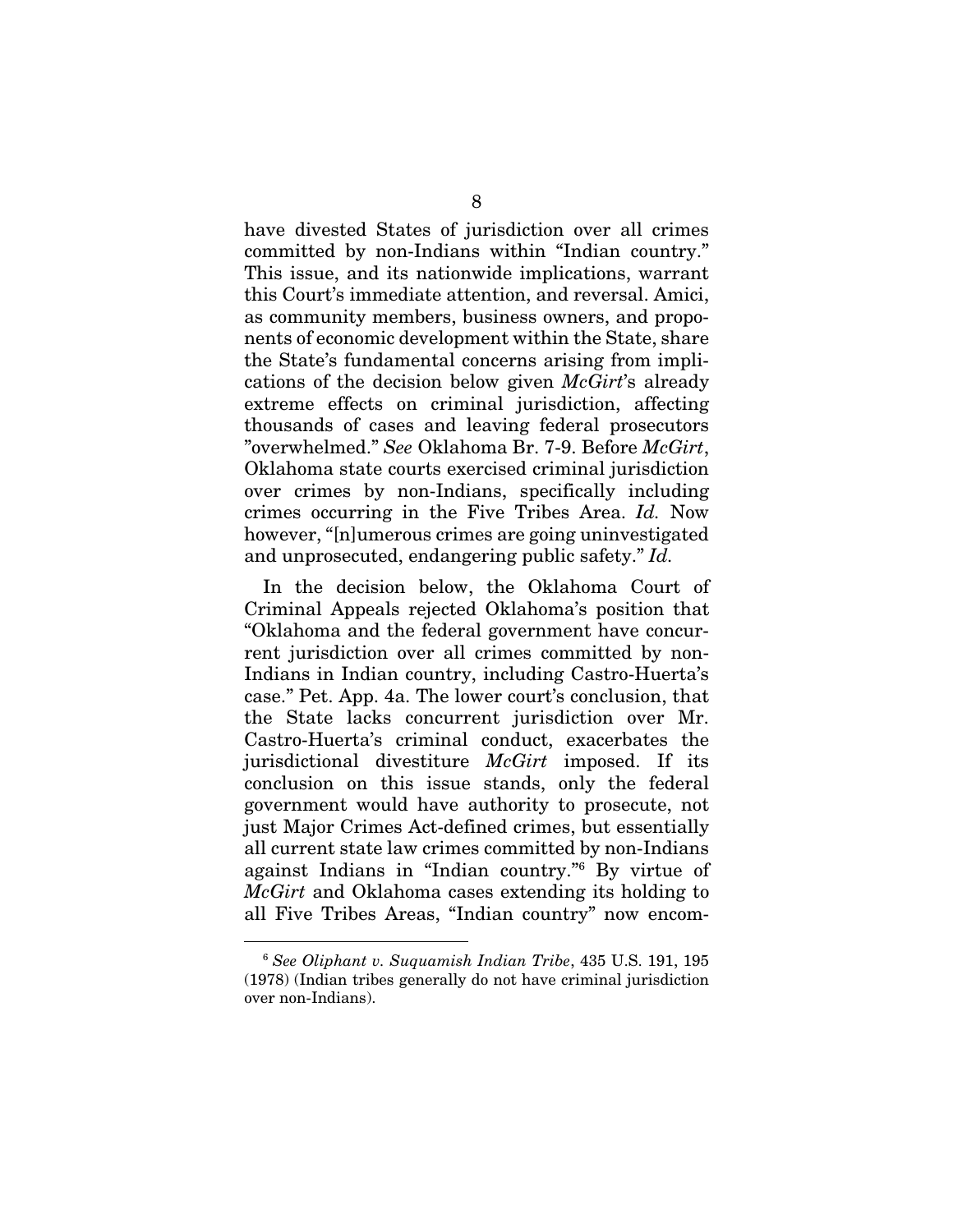passes nearly 43% of the State and nearly 2 million non-Indian Oklahomans. *See* Oklahoma Br. 6.

As the State's brief demonstrates, the decision below is unsupportable either as an interpretation of the General Crimes Act or under this Court's decisions recognizing a presumption States retain authority over non-Indians within "Indian country" absent matter-specific federal preemption under *Bracker* and related cases or the narrow exceptions of *Montana*, 450 U.S. at 540-41, and its progeny, *see, e.g.*, *Hicks,*  533 U.S. at 374 (tribal court lacks authority over Tribal member's tort claims arising from state officials' investigation of Indian's off-reservation violations of state law on tribal lands); *Cotton Petroleum Corp. v. New Mexico*, 490 U.S. 163, 186-87 (1989) (State can impose oil and gas severance tax on oil and gas produced from on-reservation Tribal oil and gas leases)*.* As this Court has acknowledged: "State sovereignty does not end at a reservation's border," unless "stripped by Congress." *Hicks*, 533 U.S. at 361, 365.

### B. The General Crimes Act Does Not Divest States Of Concurrent Jurisdiction Over Non-Indian Perpetrators.

This Court has acknowledged that authority to prosecute crimes in "Indian country," as defined by 18 U.S.C. § 1151, is governed by a "complex patchwork of federal, state, and tribal law." *Negonsott v. Samuels*, 507 U.S. 99, 102 (1993). Background underlying General Crimes Act jurisdiction begins with the concepts outlined in *Oliphant v. Suquamish Indian Tribe*, 435 U.S. 191, 195 (1978). After an extensive review of federal common law and statutory history, *Oliphant*  concluded Congress and federal courts from the early Nineteenth Century to present have understood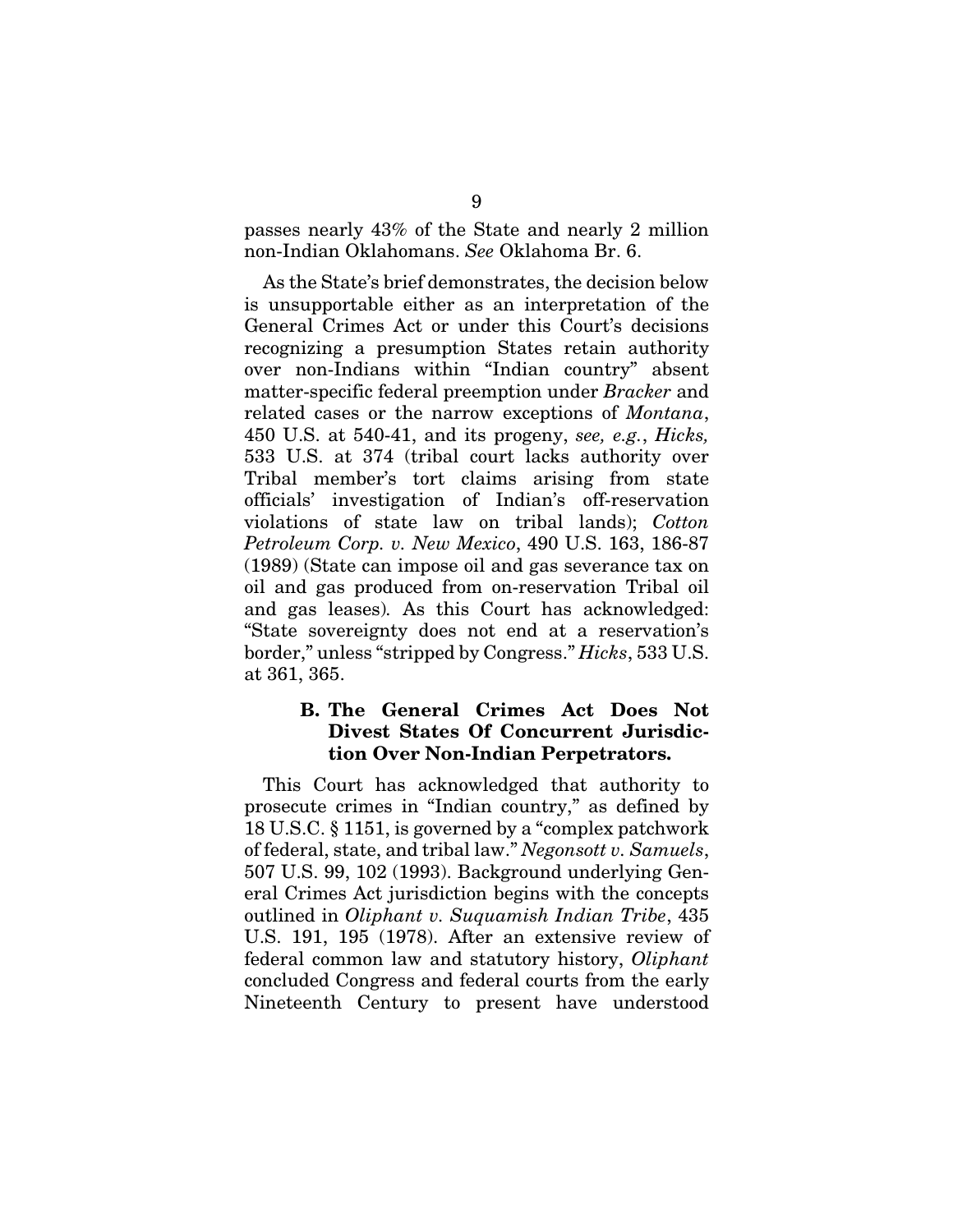Tribes generally lack criminal jurisdiction over non-Indians. *Id.* at 196-97 ("The effort by Indian tribal courts to exercise criminal jurisdiction over non-Indians, however, is a relatively new phenomenon. And where the effort has been made in the past, it has been held that the jurisdiction did not exist."). Conversely, this Court has long held, through admission to the Union under the Equal Footing provision of the Constitution,7 States have the power to prosecute crimes committed by non-Indians against non-Indians in Indian country. *See, e.g., United States v. McBratney*, 104 U.S. 621, 622 (1882). Importantly and in stark contrast, the Major Crimes Act has been held to provide the federal government has exclusive authority to prosecute certain enumerated felonies committed *by Indians* in Indian country. *See* 18 U.S.C. § 1153. This Court has never held States generally lack authority to prosecute non-Indians as to crimes within Indian country.

The conclusion State criminal authority over non-Indians is unaffected by the General Crimes Act<sup>8</sup> is evident from, and fully supported by, a straightforward textual analysis of the key statutory provisions of the General Crimes Act, especially in contrast with the text of the subsequently enacted Major Crimes Act. The operative text of the General Crimes Act, 18 U.S.C. § 1152, provides only:

Except as otherwise expressly provided by law, the general laws of the United States

<sup>7</sup> U.S. Const., Art. IV, § 3, cl. 1.

<sup>8</sup> *See* Act of March 3, 1817, 3 Stat. 383; Act of June 30, 1834, 4 Stat. 733, as amended by Act of March 27, 1854, 10 Stat. 269; *see also* Trade and Intercourse Act of 1790, 1 Stat. 137 (offenses by non-Indians against Indians).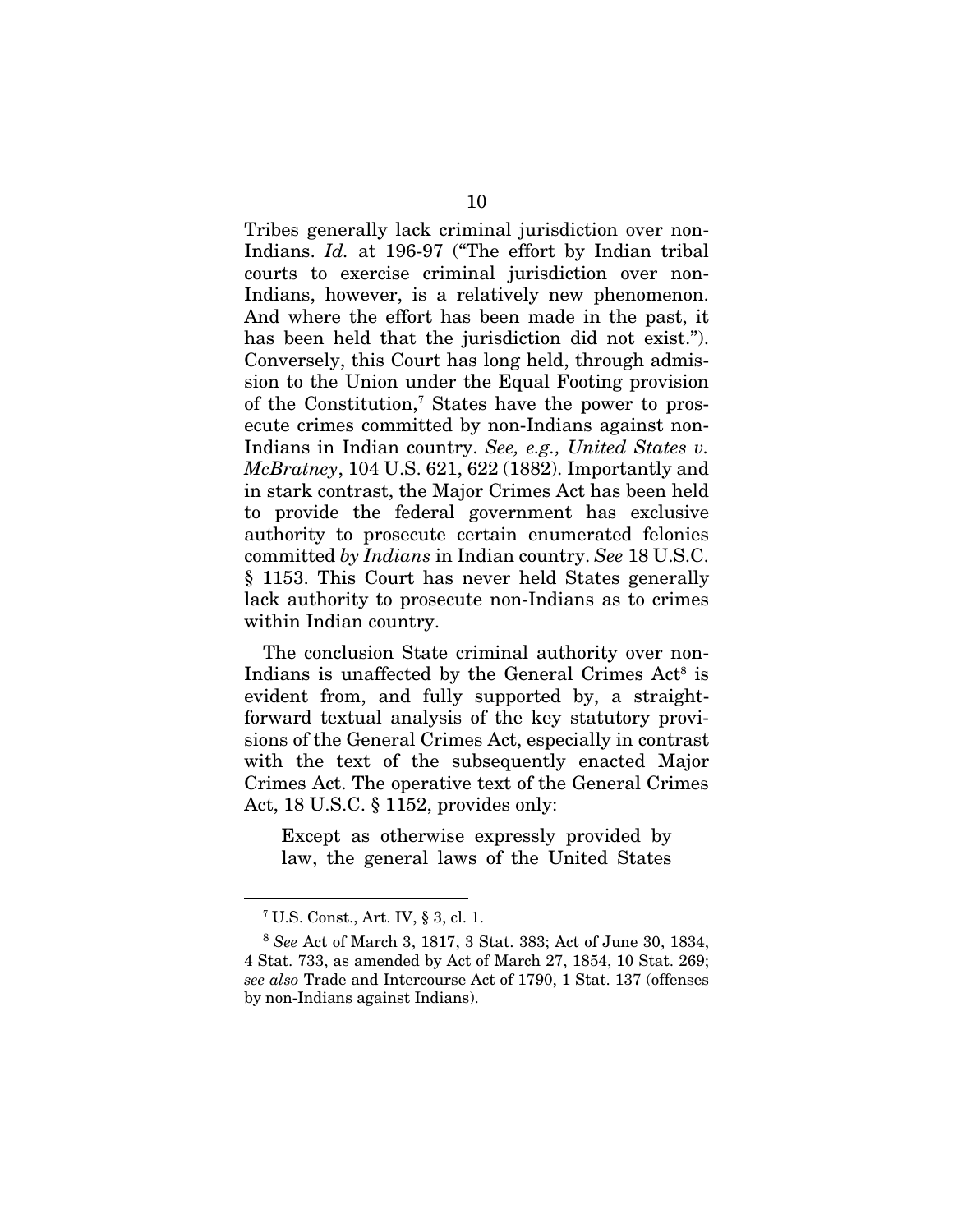as to the punishment of offenses committed in any place within the sole and exclusive jurisdiction of the United States, except the District of Columbia, *shall extend to* the Indian country.

(Emphasis added).9 This language demonstrates that the General Crimes Act does not divest the State of jurisdiction to prosecute Mr. Castro-Huerta.

As the Court explained in *Donnelly*, the only words suggesting any form of exclusivity, "sole and exclusive jurisdiction of the United States" as "employed in § 2145, Rev. Stat., [the General Crimes Act predecessor] . . . are used to describe the laws of the United States which, by that section, are extended to the Indian country." *Donnelly v. United States*, 228 U.S. 243, 268 (1913). The phrase does not concern the separate question of who has prosecutorial authority within Indian country, much less imply any exclusive authority, or rebut concurrent State and federal jurisdiction, to prosecute non-Indians. *See also Ex Parte Wilson*, 140 U.S. 575, 578 (1891).

The phrase "except as otherwise expressly provided by law," in turn, refers to federal laws that exempt Indian country from the reach of federal criminal law in certain circumstances. It does not mean that state criminal law does not apply in Indian country unless a treaty or act of Congress expressly provides for that result. *See, e.g.*, *New York ex rel. Ray v. Martin*, 326

<sup>&</sup>lt;sup>9</sup> The 1834 predecessor to the General Crimes Act provided: "That so much of the laws of the United States as provides for the punishment of crimes committed within any place within the sole and exclusive jurisdiction of the United States, shall be in force in the Indian country: *Provided*, The same shall not extend to crimes committed by one Indian against the person or property of another Indian." Act of June 30, 1834, § 25, 4 Stat. 733.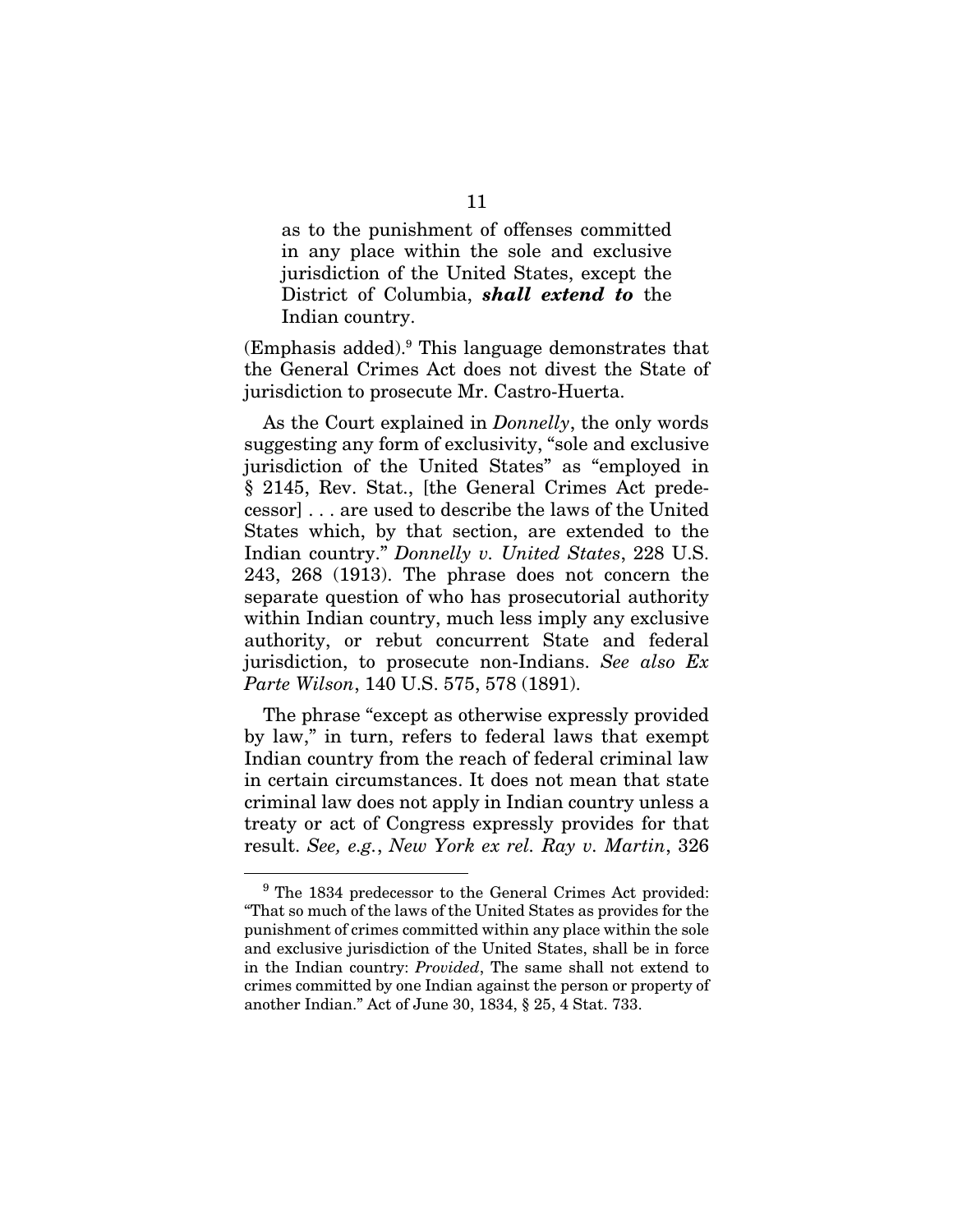U.S. 496, 498-501 (1946). There is simply no suggestion in the text of the General Crimes Act that Congress intended to divest States of all jurisdiction over non-Indian "offenses" against Indians in Indian country–or render any such jurisdiction exclusively federal.

In contrast, the Major Crimes Act, 18 U.S.C. § 1153, provides for exclusive federal jurisdiction over the serious crimes *by Indians* against the person or property of an Indian "or other person," as evidenced by the crime at issue in *McGirt*:

(a) Any *Indian* who commits against the person or property of another Indian *or other person* any of the following offenses, namely, murder, manslaughter, kidnapping, maiming, a felony under chapter 109A, incest, assault with intent to commit murder, assault with a dangerous weapon, assault resulting in serious bodily injury (as defined in section 1365 of this title), an assault against an individual who has not attained the age of 16 years, felony child abuse or neglect, arson, burglary, robbery, and a felony under section 661 of this title within the Indian country, *shall be subject to the same law and penalties* as all other persons committing any of the above offenses, within the exclusive jurisdiction of the United States.

(Emphasis added.) *See Keeble v. United States,* 412 U.S. 205, 209 (1973) (The Major Crimes Act is "a carefully limited intrusion of federal power into the otherwise exclusive jurisdiction of Indian tribes to punish Indians for crimes committed on Indian land."). The General Crimes Act, by comparison, reflects no intrusion on the State's recognized authority to prosecute crimes committed by non-Indians.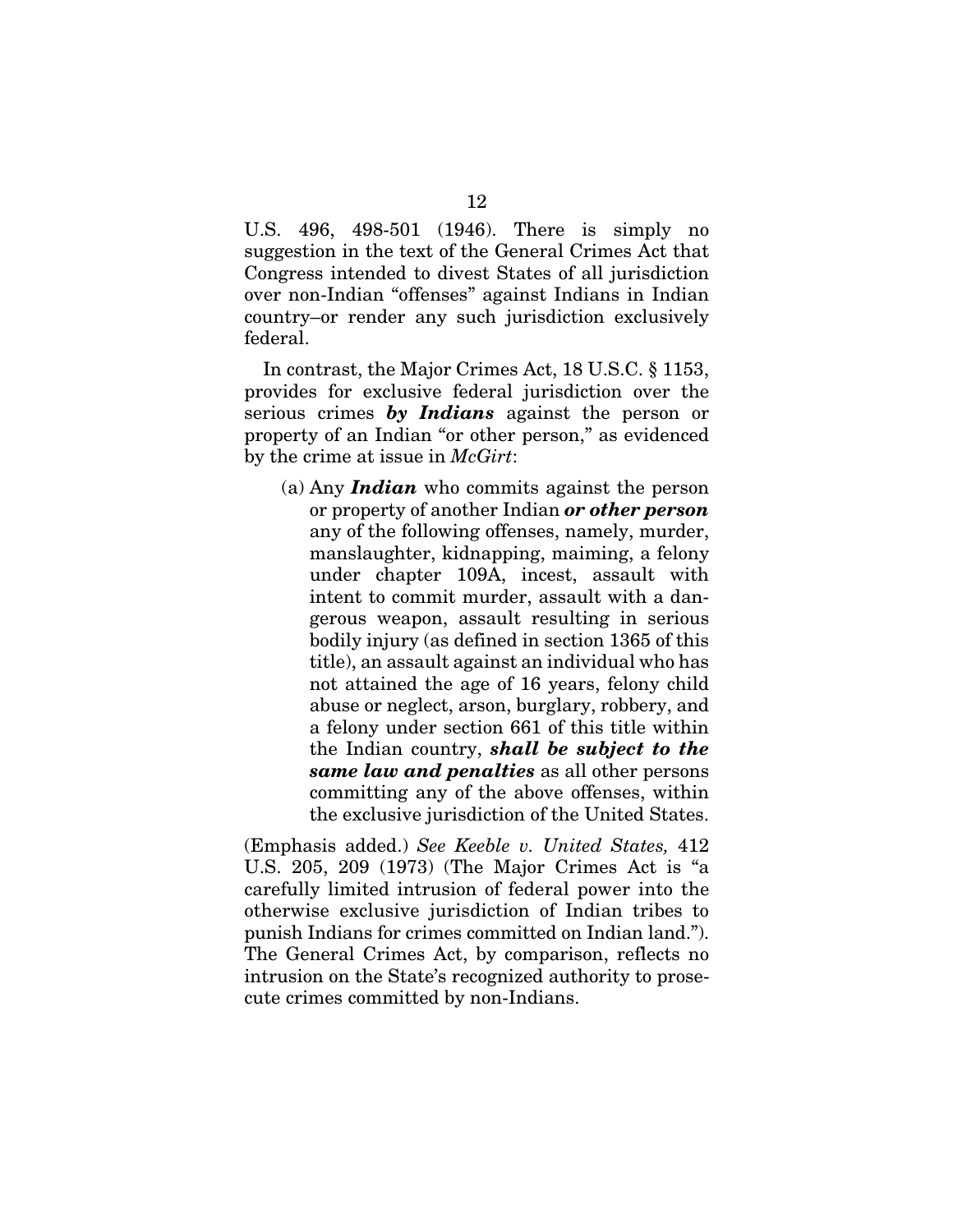In *Surplus Trading Co. v. Cook*, 281 U.S. 647, 651 (1930), the Court noted "[Indian] reservations are part of the State within which they lie and her laws, civil and criminal, have the same force therein as elsewhere within her limits, save that they can have only restricted application to Indian wards." Moreover, in *New York ex rel. Ray*, 326 U.S. at 500, the Court described its prior decisions as standing for "the proposition that States, by virtue of their statehood, have jurisdiction over such crimes [by non-Indian against a non-Indian in Indian country] notwithstanding [the General Crimes Act]."

Neither the General Crimes Act, nor the Major Crimes Act, nor any other federal statute specifically addresses prosecution of non-Indians for crimes against Indians within Indian country, much less expressly or impliedly forecloses such state prosecutions.10

Interpreting the General Crimes Act must take into account *Oliphant*'s holding, 435 U.S. at 197-201, that federal common law and statutory history reflect that Congress and the federal courts have at all times understood Tribes generally lack criminal jurisdiction over non-Indians. This Court subsequently extended *Oliphant* to exclude tribal criminal jurisdiction over non-member Indians, again taking into account

<sup>10</sup> The State's brief addresses thoroughly that statutes, like Public Law 280, Act of Aug. 15, 1953, Pub. L. No. 83-280, 67 Stat. 588, and predecessor State-specific statutes, intended to provide a state may assume broad authority over crimes "by or against Indians," Oklahoma Br. 29-33, do not expressly or impliedly negate pre-existing State authority over such crimes. Similarly, neither the Indian Commerce Clause nor the Treaty Clause support ouster of State original criminal authority. Oklahoma Br. 35-36.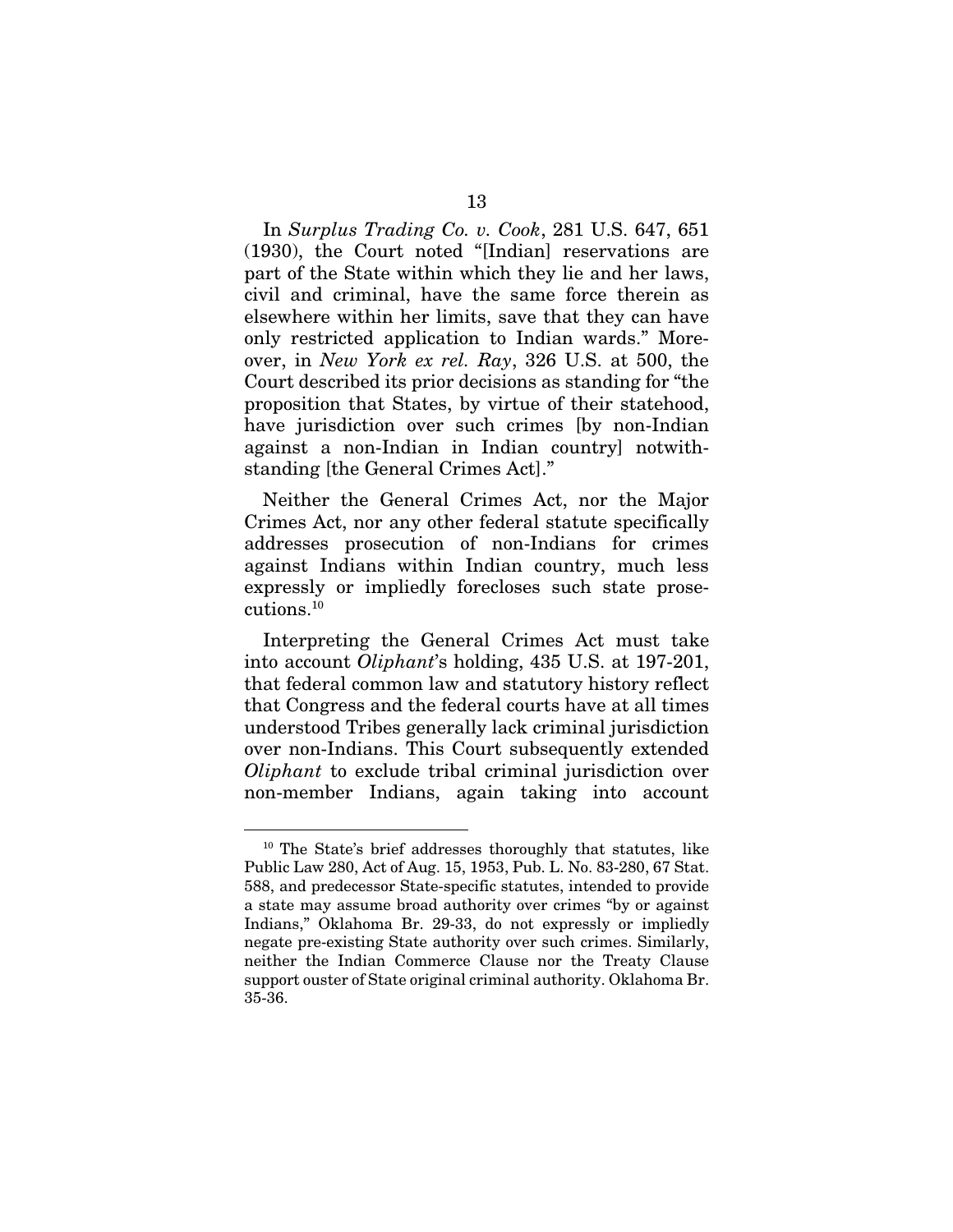historic treatment. *See Duro v. Reina*, 495 U.S. 676, 697-98 (1990). Though Congress later enacted legislation that extended Tribal jurisdiction to non-member Indians by specific statute, *see* Public L. 101-511, § 8077(b) (amending 25 U.S.C. § 1301 (2) to authorize tribal "criminal jurisdiction over all Indians"), it *did not* extend tribal authority to crimes by non-Indians against Indians. These decisions and Congress' limited legislation following *Duro* reinforce that the conclusion State and federal authorities may have concurrent jurisdiction would not undermine recognized tribal criminal jurisdiction.

These authorities require the conclusion the General Crimes Act did not divest States of prosecutorial authority over crimes by non-Indians against Indians, leaving concurrent State and federal authority to prosecute such crimes. Otherwise, gaping holes would have existed, and will continue to exist, in the fabric of criminal jurisdiction in Indian country. That said, even within the scope covered by the Major Crimes Act, facts on the ground reflect the federal government lacks the resources to prosecute (or even exercise reasonable prosecutorial discretion as to) the cases over which *McGirt* foreclosed State jurisdiction over "major" crimes. The decision below would further overtax federal resources.

The archived United States Department of Justice's Criminal Resource Manual Section No. 679 (1974) confirms the textual analysis that State jurisdiction over non-Indian crimes committed in Indian country remains in place following adoption of the General Crimes and Major Crimes Acts:

Because of substantial non-Indian populations on many reservations crimes wholly between non-Indians are left to state prosecu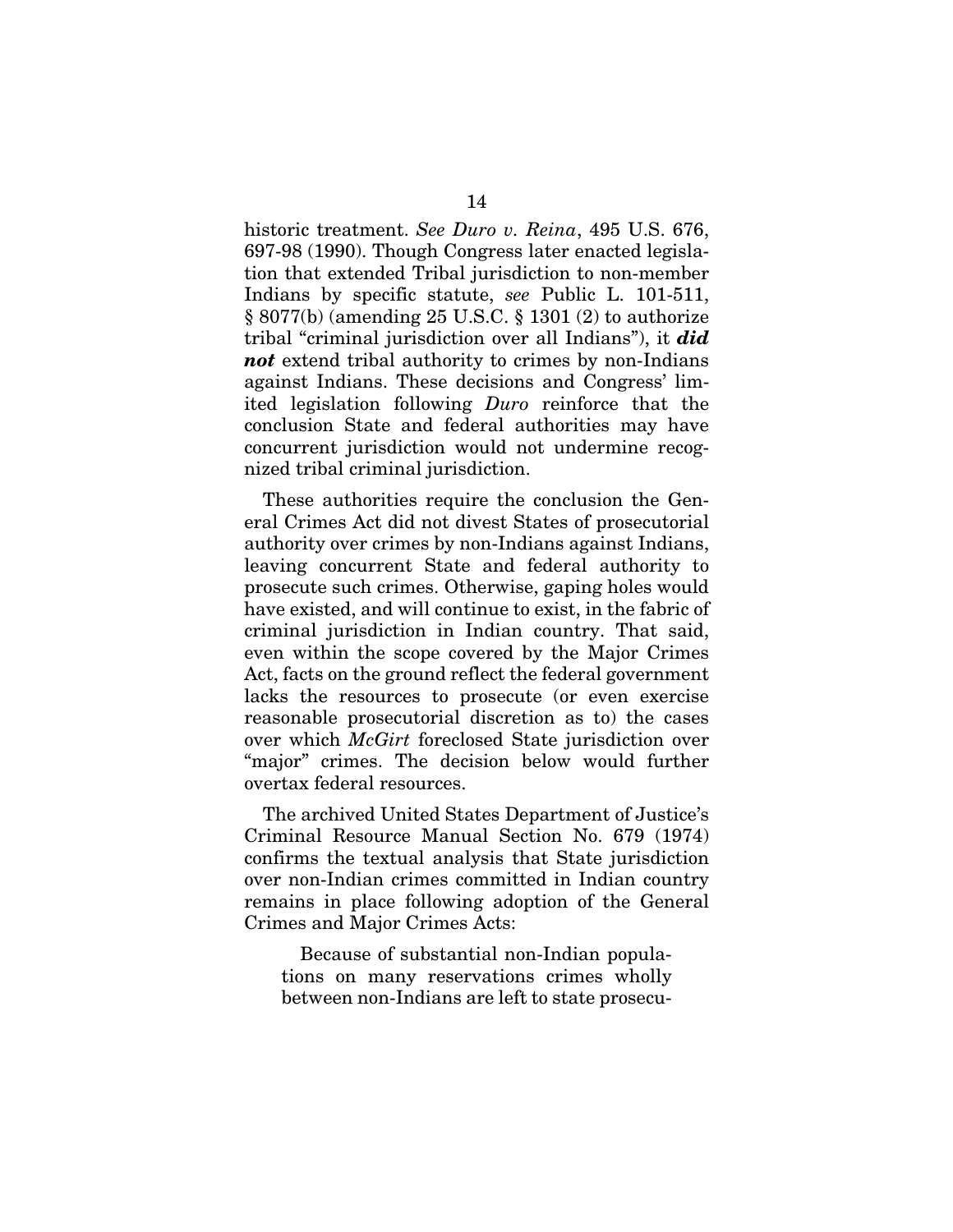tion. It is, moreover, significant that historical practice has been to regard *United States v. McBratney*, 104 U.S. 621 (1882), as authority for the states' assertion of jurisdiction with regard to a variety of "victimless" crimes commitment by non-Indians on Indian reservations.

*See* U.S. Dept. of Justice Criminal Reserve Manual Section No. 679 (1974), available at https://www. justice.gov/archives/jm/criminal-resource-manual-679 major-crimes-act-18-usc-1153; citing Manual Section 683); *see also* U.S. Department of Justice Office of Legal Counsel Memorandum, 3 Op. Off. Legal Counsel, 111, 117-120 (1979) ("DOJ Memorandum").

The DOJ Memorandum followed an earlier 1978 opinion regarding the question whether state courts had jurisdiction over "victimless" crimes committed by non-Indians on Indian reservations. *Id*. at 111. The earlier opinion concluded that "States have exclusive jurisdiction with regard to victimless offenses committee by non-Indians." *Id*. The DOJ Memorandum "carefully reexamined that opinion," addressed the legal issue with representatives of the Departments of Justice and Interior, and considered the "thoughtful submission prepared by the Native American Rights Fund on behalf of the Litigation Committee of the National Congress of American Indians." *Id*. Based on that considered re-examination of the issue, the Office of Legal Counsel "conclude[d] that our earlier advice fairly summarizes the essential principles." *Id*.

In its analysis, the Office of Legal Counsel also concluded there was a "good argument" that States "may nevertheless be regarded as retaining the power as independent sovereigns" to punish those victimless crimes committed by non-Indians that "pose[] a direct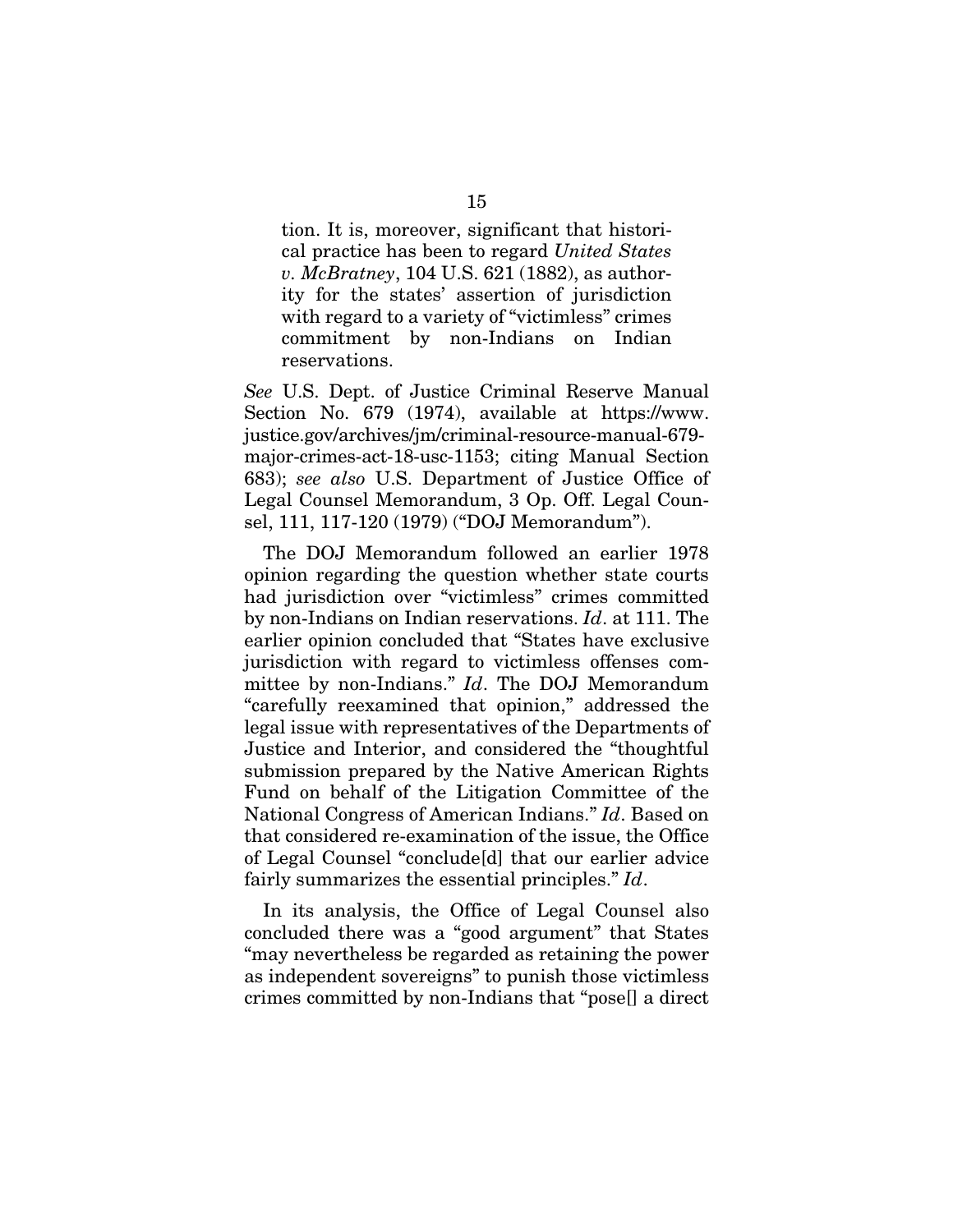and immediate threat to Indian persons, property or specific tribal interests." *Id*. at 113. Although the DOJ Memorandum concluded "a concrete and particularized threat to the person or property of an Indian or to specific tribal interests (beyond preserving the peace of the reservation) is necessary before Federal jurisdiction can be said to attach . . . ," *id*. at 116, while distinguishing Major Crimes Act jurisdiction, it declined to conclude attaching federal jurisdiction meant State jurisdiction is ousted.<sup>11</sup>

But, as an historical matter, the weight of authority suggests that, with regard to non-major crimes, States "have a continuing interest in the prosecution of offenders against state law even while Federal prosecution may at the same time be warranted." *Id*. (citing *State v. McAlheny*, 17 S.E. 2d 352 (1941); *Oregon v. Coleman*, 1 Ore. 191 (1855); *United States v. Barnhart*, 22 F. 285, 291 (D. Ore. 1884)). These cases span the historical period from 1855 to 1940.

Importantly,

Although it would mean that § 1152 could not be uniformly applied to provide for exclusive Federal jurisdiction in all cases of interracial crimes, *a conclusion that both Federal and State jurisdiction may lie*, where conduct on a reservation by a non-Indian presenting a direct and immediate threat to an Indian person or property constitutes and offense against the laws of each sovereign,

<sup>11</sup> "[W]e believe that, despite Supreme Court *dicta* to the contrary, it does not necessarily follow that, where an offense is stated against a non-Indian defendant under Federal law, State jurisdiction must be ousted." *Id*. at 117.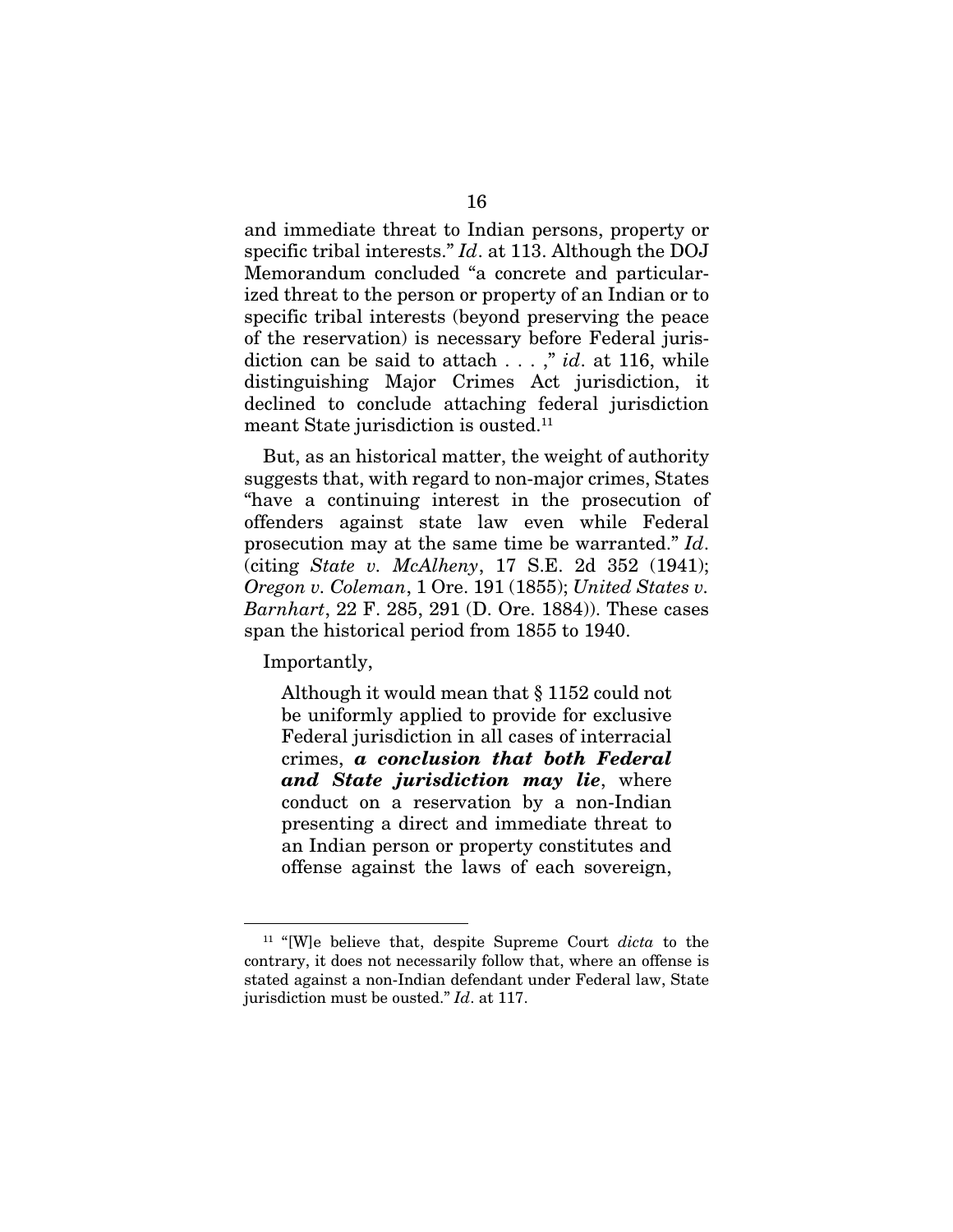### *could not be criticized as inconsistent or anomalous*.

#### DOJ Memorandum at 118-19 (emphasis added).<sup>12</sup>

The briefs in opposition to the Petition for Certiorari here, while advancing certain authority affirming federal jurisdiction over non-Indian crimes against Indians, sometimes containing dicta suggesting States may lack such jurisdiction, identify no holdings invalidating such State jurisdiction. *See Donnelly*, 228 U.S. at 268 (affirming federal jurisdiction over crimes by non-Indian against Indian, but not addressing State authority); *Williams v. United States*, 327 U.S. 711, 714 (1946) (application of Assimilated Crimes Act in prosecution by United States); *United States v. Wheeler*, 435 U.S. 313, 324-25 (1978) (addressing double jeopardy standards in successive tribal and federal prosecution, while observing the General Crimes Act "made federal enclave criminal law generally applicable to crimes in 'Indian country'"); *Williams v. Lee*, 358 U.S. 217, 220, n.5 (1959) (addressing whether suit for debt should proceed in State or Tribal court, while referencing the Major Crimes Act). The foregoing cases were cited in opposition to the Petition here in the Brief of the Cherokee Nation in Support of Respondent, 17-18. None of those cases, nor any other case Amici's research disclosed,

<sup>12</sup> The United States has subsequently revised the position stated in the Office of Legal Counsel memorandum, U.S. Br. at 6*, Arizona v. Flint,* 492 U.S. 911 (1989) (No. 88-603), though still recognizing concurrent federal and State jurisdiction could "further the federal and tribal interests in protecting Indians and their property against the actions of non-Indians." It has taken a similar position in related post-*McGirt* litigation. *See* U.S. Br. at 26 n.9*, Oklahoma v. Bosse,* 141 S. Ct. 2696 (2021) (No. 20A161)*.*  Those briefs rely on dictum in this Court's cases, lacking square holdings ousting State jurisdiction.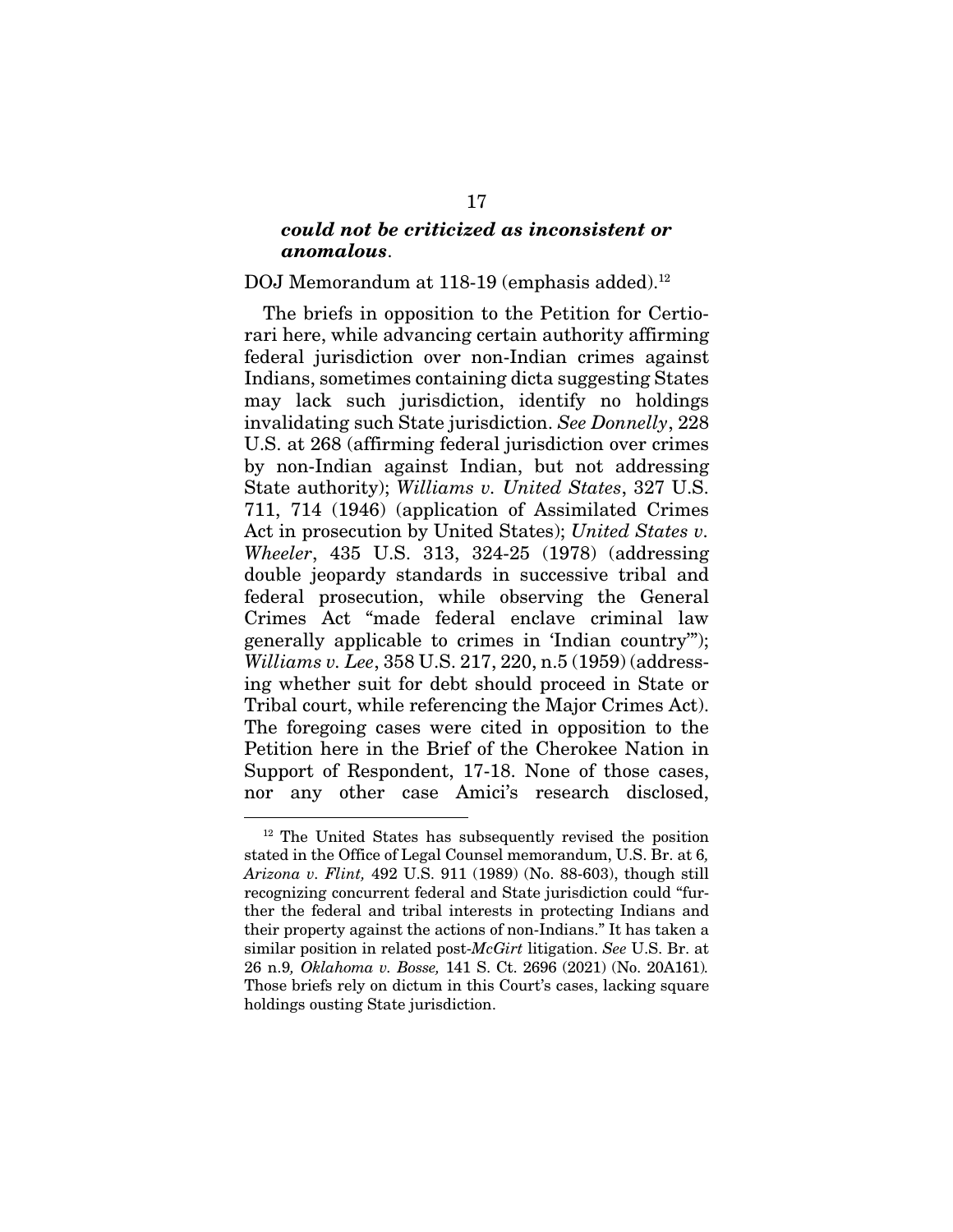identified decisions after General Crimes Act enactment that contradict the Office of Legal Council's conclusion that a decision affirming federal and state concurrent jurisdiction over non-Indians' crimes against Indians "*could not be criticized as inconsistent or anomalous.*" DOJ Memorandum at 118-19 (emphasis added). This case affords the Court the opportunity to address that important question, now critical nationally and requiring prompt decision in Eastern Oklahoma.

### C. Federal Common Law Does Not Divest States Of Concurrent Jurisdiction Over Non-Indian Crimes Against Indians.

In the absence of an unambiguous statutory command, the Court should adhere to its clear holdings in numerous cases: States have jurisdiction over non-Indians, even in Indian country, and even when interacting with Indians. That presumption applies to both criminal and civil matters.

"[A]bsent a congressional prohibition," the Court has acknowledged that States can "exercise criminal (and, implicitly, civil) jurisdiction over non-Indians located on reservation lands." *County of Yakima v. Confederated Tribes & Bands of Yakima Indian Nation*, 502 U.S. 251, 257-58 (1992); *see United States v. McGowan*, 302 U.S. 535, 539 (1938); *Surplus Trading Co.*, 281 U.S. at 651.

Further, a State's authority remains extant even when a non-Indian commits a crime against an Indian. A State's Indian citizens are entitled to equal protection under the law, including equal access to the resources, protection, and benefits of the State's criminal-justice system. A State has "the power of a sovereign over [the] persons and property" in Indian country within its borders, to "preserve the peace" and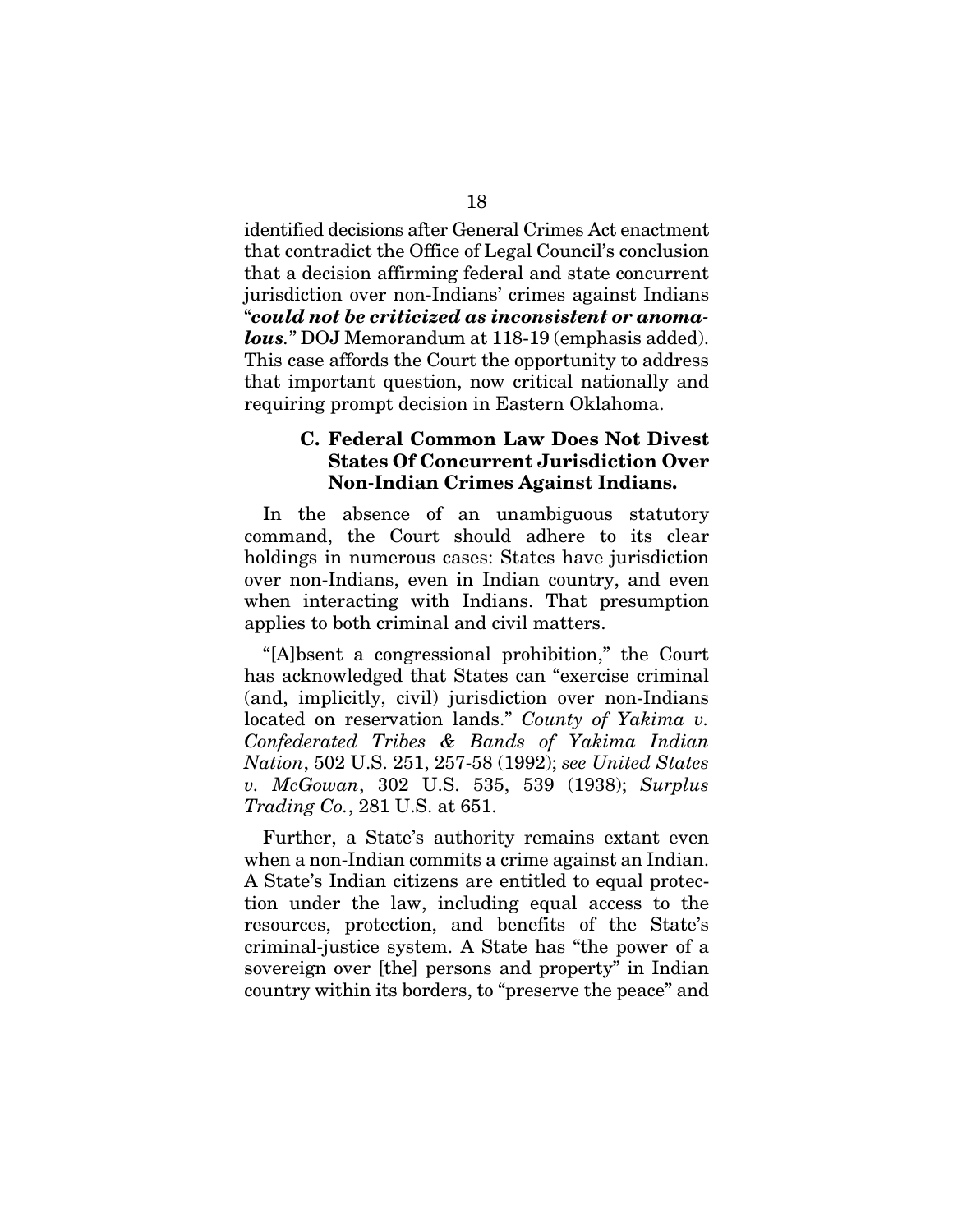"protect [Indians] from imposition and intrusion." *New York ex rel. Cutler v. Dibble*, 62 U.S. (21 How.) 366, 370 (1859). In *Dibble*, this Court upheld a New York law prohibiting non-Indians from trespassing on Indian lands, and the Court validated the "police regulation for the protection of the Indians from intrusion of the white people," as New York never "surrendered" its sovereign power "over their persons and property" for the purposes of "preserv[ing] the peace" and "protect[ing]" Indians. *Id*. at 370.

In*. McBratney*, 104 U.S. at 624, decided under the predecessor statute to the General Crimes Act, the Court ruled that States have exclusive jurisdiction to prosecute crimes committed by non-Indians against non-Indians in Indian country: "by its admission into the Union by Congress upon an equal footing with the original States," a State "acquire[s] criminal jurisdiction over its own citizens and other white persons throughout the whole of the territory within its limits," including Indian country. *See also Draper v. United States*, 164 U.S. 240, 244-45, 247 (1896) ("As equality of statehood is the rule, the words relied on here to create an exception cannot be construed as doing so, if, by any reasonable meaning, they can be otherwise treated. The mere reservation of jurisdiction and control by the United States of 'Indian lands' does not of necessity signify a retention of jurisdiction in the United States to punish all offenses committed on such lands by others than Indians or against Indians.").

No "general law of the United States as to the punishment of offenses" subject to the "exclusive jurisdiction of the United States" within the scope of the General Crimes Act, *see* 18 U.S.C. § 1152, divests Oklahoma of the authority to prosecute a non-Indian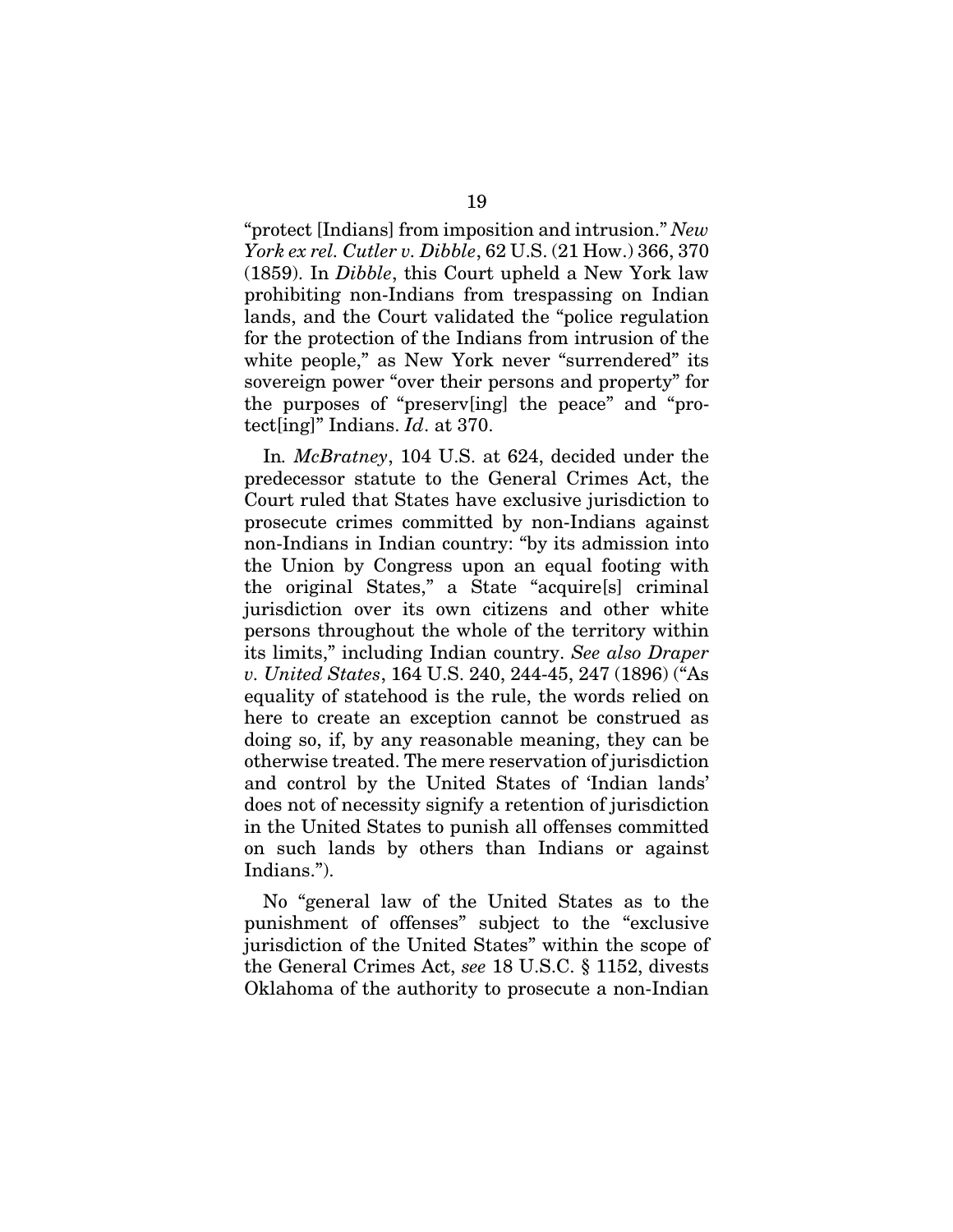for a crime against an Indian. The General Crimes Act does not refer to the Indian or non-Indian status of any person, and the Major Crimes Act refers only to crimes committed by "Indians." *See* 18 U.S.C. § 1153. Accordingly, there is simply no statutory text divesting Oklahoma of the authority to prosecute Mr. Castro-Huerta, a non-Indian. Consequently, the "Equal Footing Clause" presumption of State authority over all persons within State boundaries stands statutorily undisturbed, even as to the Indian country, though generally shared concurrently with the United States.

The same presumption applies in civil matters, in two ways. This Court has defined the preemption inquiry in this context as intended to "reconcile the *plenary power of the States over residents within their borders* with the semi-autonomous status of Indians living on tribal reservations." *Dep't of Tax'n & Fin. of New York v. Milhelm Attea & Bros*., 512 U.S. 61, 73 (1994) (emphasis added) (quotations omitted). Specifically, "[r]esolution of conflicts of this kind does not depend on 'rigid rule[s]' or on 'mechanical or absolute conceptions of state or tribal sovereignty,' but instead on 'a particularized inquiry into the nature of the state, federal, and tribal interests at stake, an inquiry designed to determine whether, in the specific context, the exercise of state authority would violate federal law."). *Id*. (Quoting *Bracker*, 448 U.S. at 142). The Court's modern precedents demonstrate that, in the absence of a congressional prohibition, a State's sovereign authority extends to non-Indians in Indian country—including in interactions between non-Indians and Indians. Accordingly, the burden is on a Tribe or other opponent of State authority, to show federal law preempts State authority. *See Washington v*. *Confederated Tribes of Colville Indian Reservation*,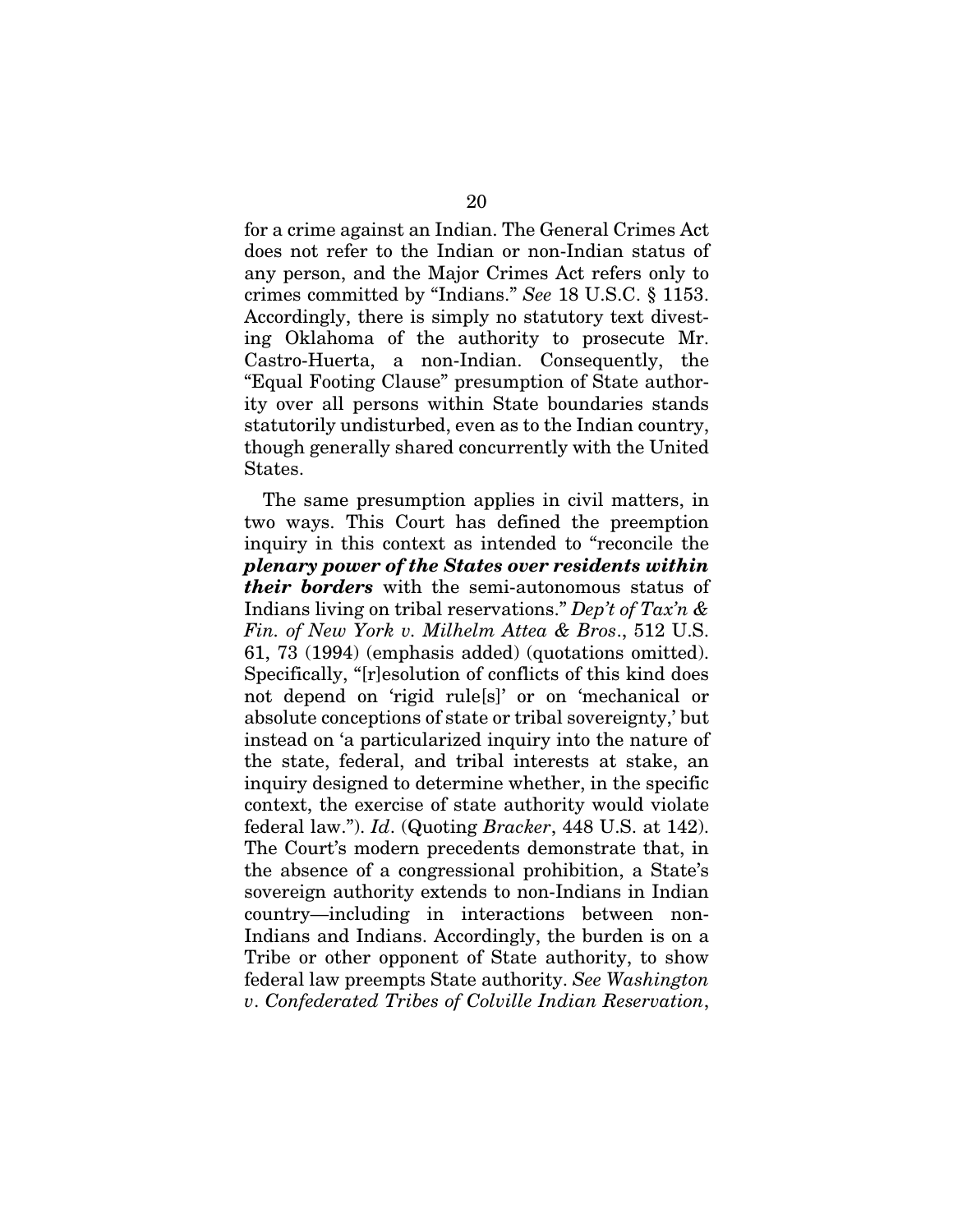447 U.S. 134, 159-60 (1980) ("Applying the correct burden of proof to the District Court's finding, we hold that the Tribes have failed to demonstrate that the State's recordkeeping requirements for exempt sales are not reasonably necessary as a means of preventing fraudulent transactions."; *County of Yakima*, 502 U.S. at 258 ("[S]tate jurisdiction over the relations between reservation Indians and non-Indians may be permitted unless the application of state laws 'would interfere with reservation self-government or impair a right granted or reserved by federal law.'" (quoted authority omitted)).

There is an alternative and long established presumption, reflected most significantly in *Montana*, 450 U.S. at 565-66, absent factors not present here, State law is presumed to apply to the activities of non-Indians on private fee land and in certain circumstances on Indian lands. *See Hicks*, 533 U.S. at 360-62 (applying *Montana* to non-Indian law enforcement activity on Tribal lands); *see also United States v. Cooley,* 141 S. Ct. 1638, 1641, 1643-44 (2021) (In addressing whether "an Indian tribe's police officer has authority to detain temporarily and to search a non-Indian on a public right-of-way that runs through an Indian reservation," "*Montana* is "highly relevant . . . .")*.* Under *Montana*, this Court's guidance is clear: when dealing with Indians, non-Indians within reservation boundaries are subject to State, not Tribal, law, unless one of two "*Montana* exceptions" applies. *Montana* requires the proponent of Tribal authority to show either a "consensual relationship" between the non-Indian and the Tribe or its members ("first exception") or substantial effects on tribal health, welfare, or economic security ("second excep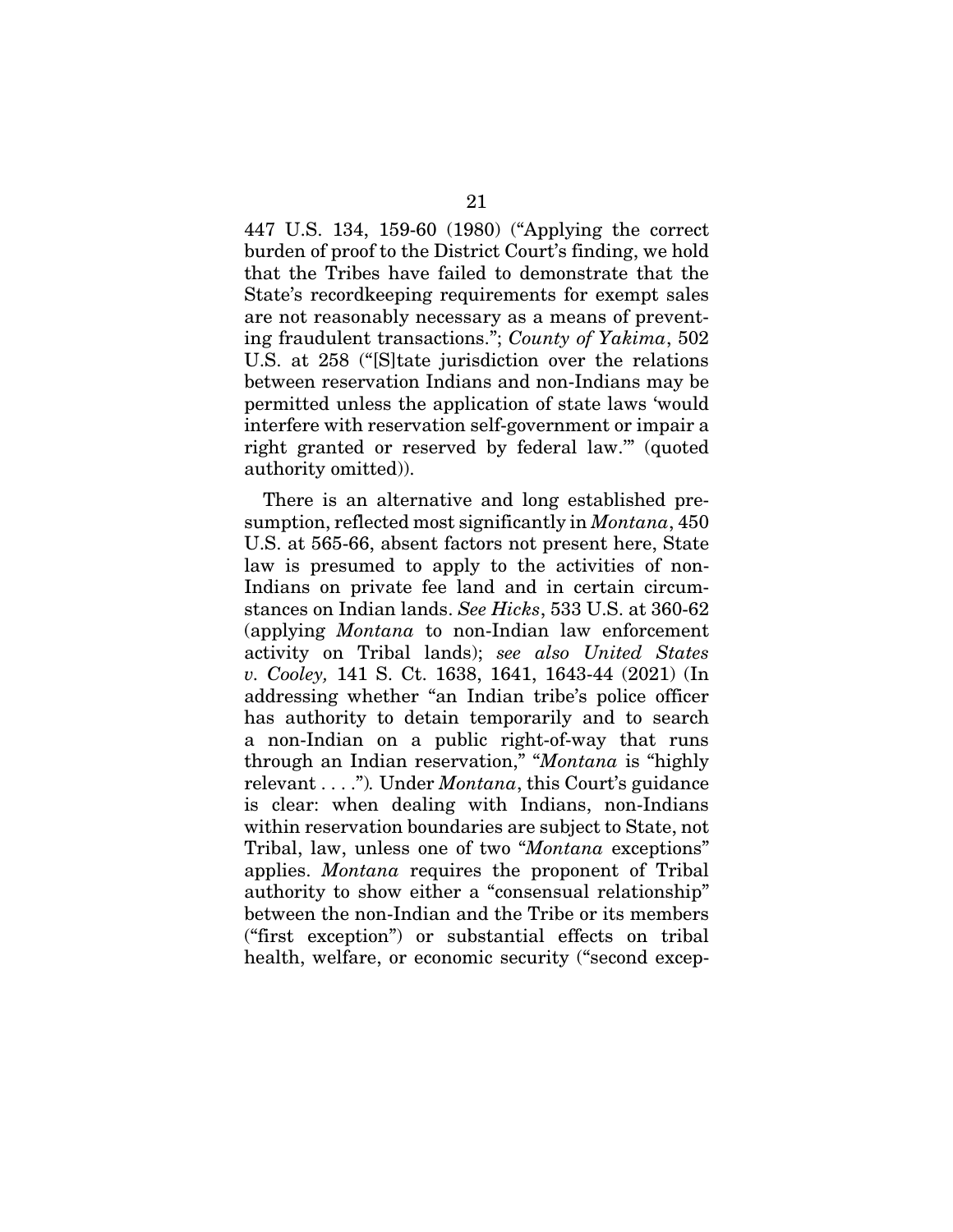tion").13 *See, e.g.*, *Strate v. A-1 Contractors*, 520 U.S. 438, 451-52 (1997); *Cotton Petroleum Corp.*, 490 U.S. at 187 (state tax upheld on severance of tribal minerals under tribal oil and gas lease on reservation).

Nothing in the General Crimes Act's text indicates an intent to reverse the presumption State authority remains applicable to non-Indians in Indian country reflected in this Court's numerous cases. The statutorily unsupported holding below that federal law generally ousts State authority in Indian country over non-Indians' actions affecting Indians threatens widespread implications beyond Eastern Oklahoma. This Court should swiftly correct this erroneous conclusion for both Eastern Oklahoma, and "Indian country" nationally.

### II. UNLESS REVERSED, THE DECISION BELOW THREATENS TO DEPRIVE STATES OF AUTHORITIES CRITICAL TO PROTECTING MIXED INDIAN AND NON-INDIAN COMMUNITIES.

### A. Demographic And Geographic Conditions In Eastern Oklahoma Require Concurrent State /Federal Authority.

*McGirt*, and Oklahoma appellate decisions, decree that almost 2 million Oklahoma residents—approximately, according to the 2020 census, eighty percent of whom are not Native American—live in "Indian country," within the Five Tribes Area, covering 19

<sup>13</sup> *See Brendale v. Confederated Tribes and Bands of Yakima Nation,* 492 U.S. 408, 440 (1989) (opinion of White, J.) (the impact of the nonmember's conduct "must be demonstrably serious and must imperil the political integrity, the economic security, or the health and welfare of the tribe").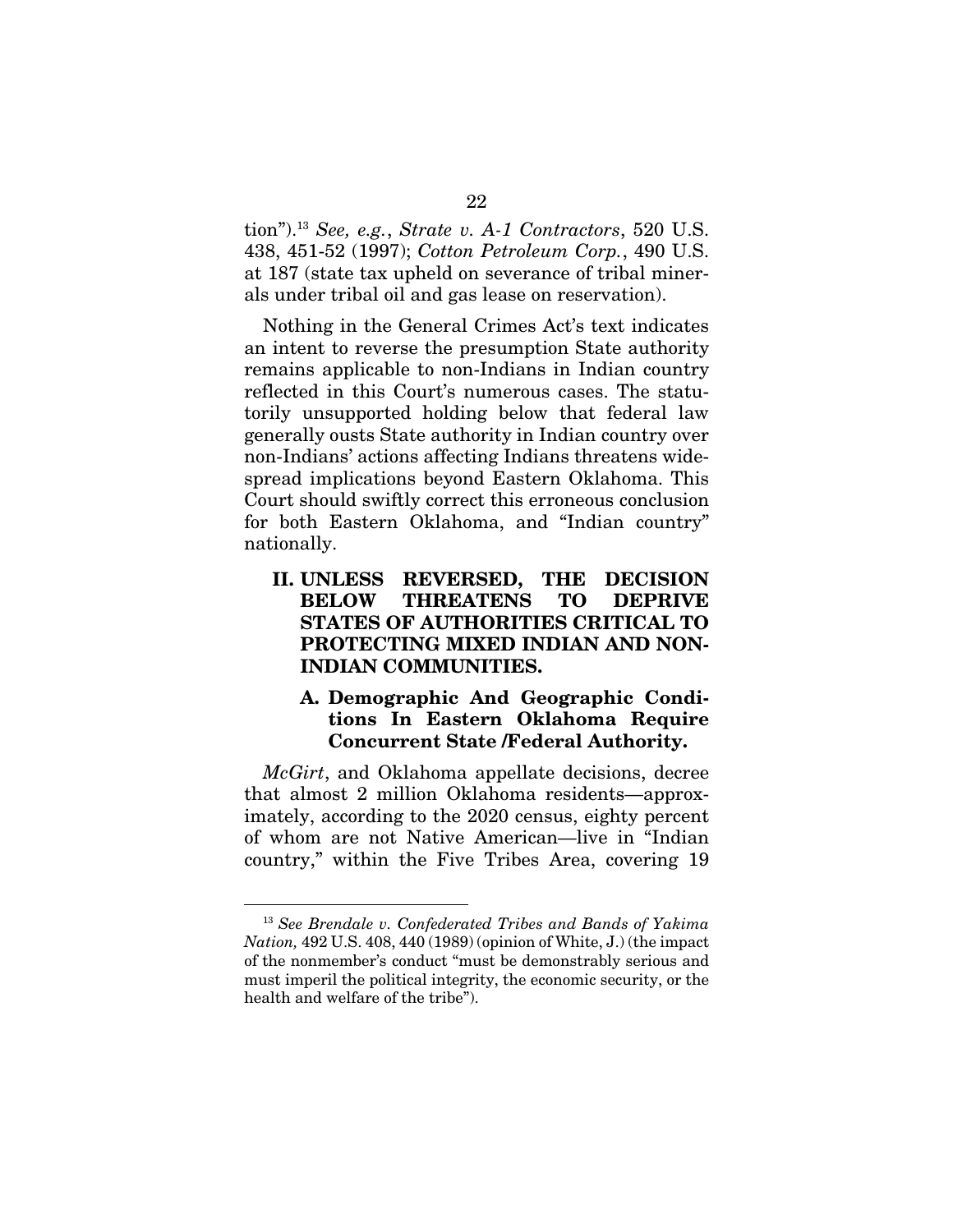million acres of lands, for purposes of federal criminal jurisdiction under the Major Crimes Act, applicable only to acts of "Indians." Given *Oliphant*, non-Major Crimes Act criminal law enforcement involving non-Indian defendants in the Five Tribes Area has been administered primarily in Five Tribes Area towns and cities by local County Sheriffs and their staffs, municipal and county courts, and Oklahoma state district courts in Area towns and cities. Admittedly, there has been support to varying degrees from Tribal police and other personnel and Tribal courts with respect to Indian perpetrators, and cooperative agreements have been in place unevenly. However, with respect to non-Indian perpetrators, both Indian and non-Indian citizens have looked primarily to local State law-based resources to address the challenges of maintaining law and order, apprehending and processing violators of non-major criminal laws, and conducting proceedings to charge, retain, and prosecute offenders. Locally situated State law facilities assist to facilitate testimony or attendance of witnesses or interested persons at necessary proceedings.

*McGirt* renders this local and efficient system distant and intractable, not just due to the gross shortage of law enforcement, prosecutorial, and court personnel and facilities, but also by displacing conveniently dispersed State and local law enforcement resources, while replacing them with few and distant federal prosecutorial offices and distant federal court facilities, and still fewer Tribal resources. The Oklahoma Court of Appeals decision further strains law enforcement because it shifts non-"Major Crime" responsibilities entirely to federal, or *Oliphant-*barred tribal systems and facilities.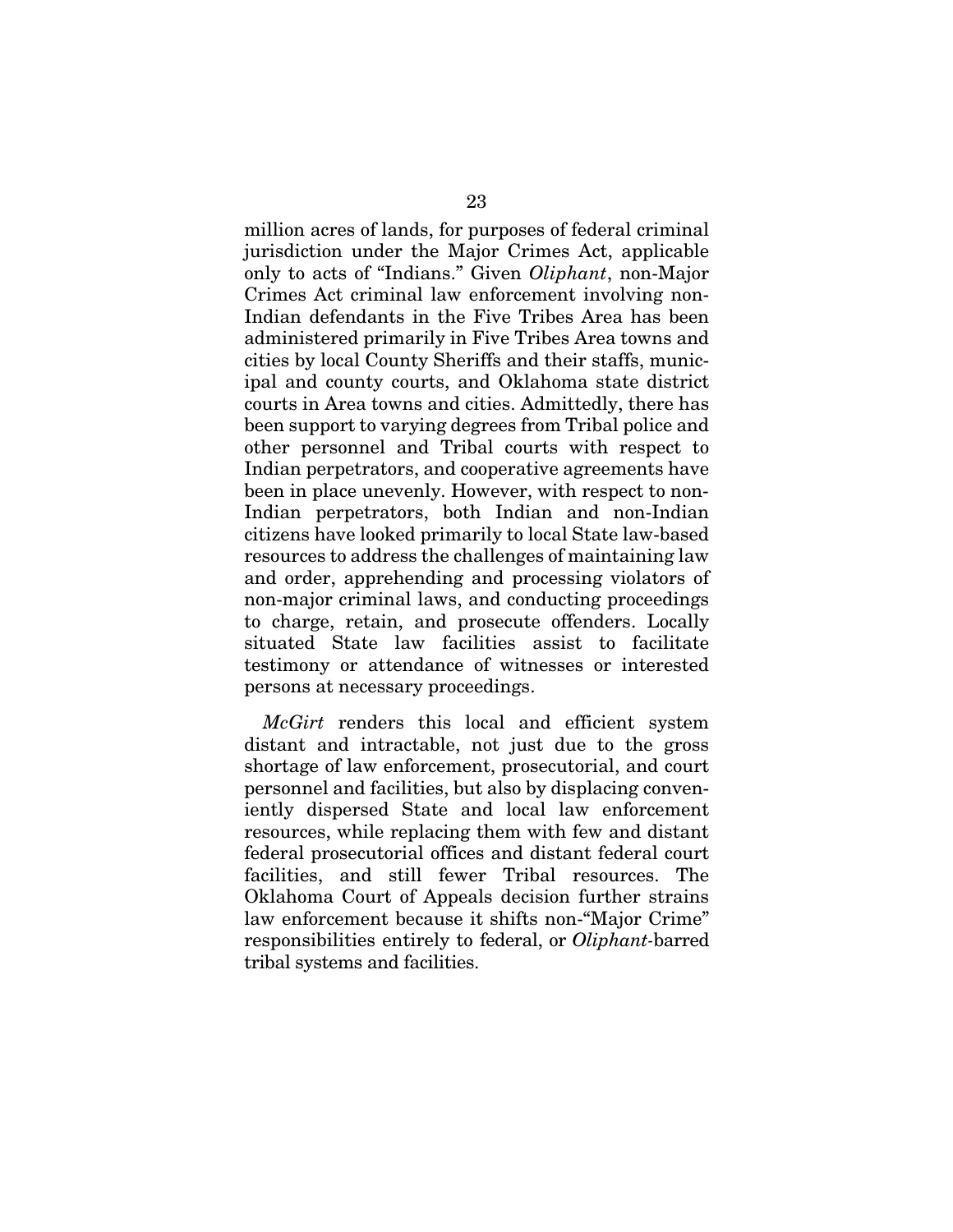### B. The Decision Below Will Cripple Law Enforcement In *McGirt*-Declared "Indian country."

The practical effect of the decision below, if affirmed, would be to exacerbate the resource deficiencies and logistical barriers arising from *McGirt* by divesting States of criminal authority over non-Indian defendants accused of crimes against Indians or their property, further straining law enforcement and caseload management responsibilities. Given that the law enforcement personnel most likely to know, identify, and apprehend non-Indian perpetrators are local, State or County law enforcement personnel, and that the population of the Five Tribes Area is 80 percent non-Indian, the potential effects will be to handicap effective law enforcement and substantially increase caseloads already overburdened by *McGirt*. As an example, Amici Farm Bureau and Cattlemen's Native American and non-Indian members face cattle or livestock "rustling" (stealing cattle or other livestock) crimes, for which investigative support of the Oklahoma Department of Agriculture, Food and Forestry's Agriculture Investigative Services Unit is frequently critical. The decision below, disabling State criminal enforcement, and debarring State prosecutions, against non-Indians, reduces crimecombatting State machinery *protecting Indians* far beyond merely the local Sherriff or police. No one is served by foreclosing concurrent State/federal criminal enforcement against non-Indians.

Intergovernmental cross-deputization agreements between State, County, federal, and/or Tribal law enforcement officials do not effectively substitute for original State criminal authority. Such agreements can address only initial stages of what should be a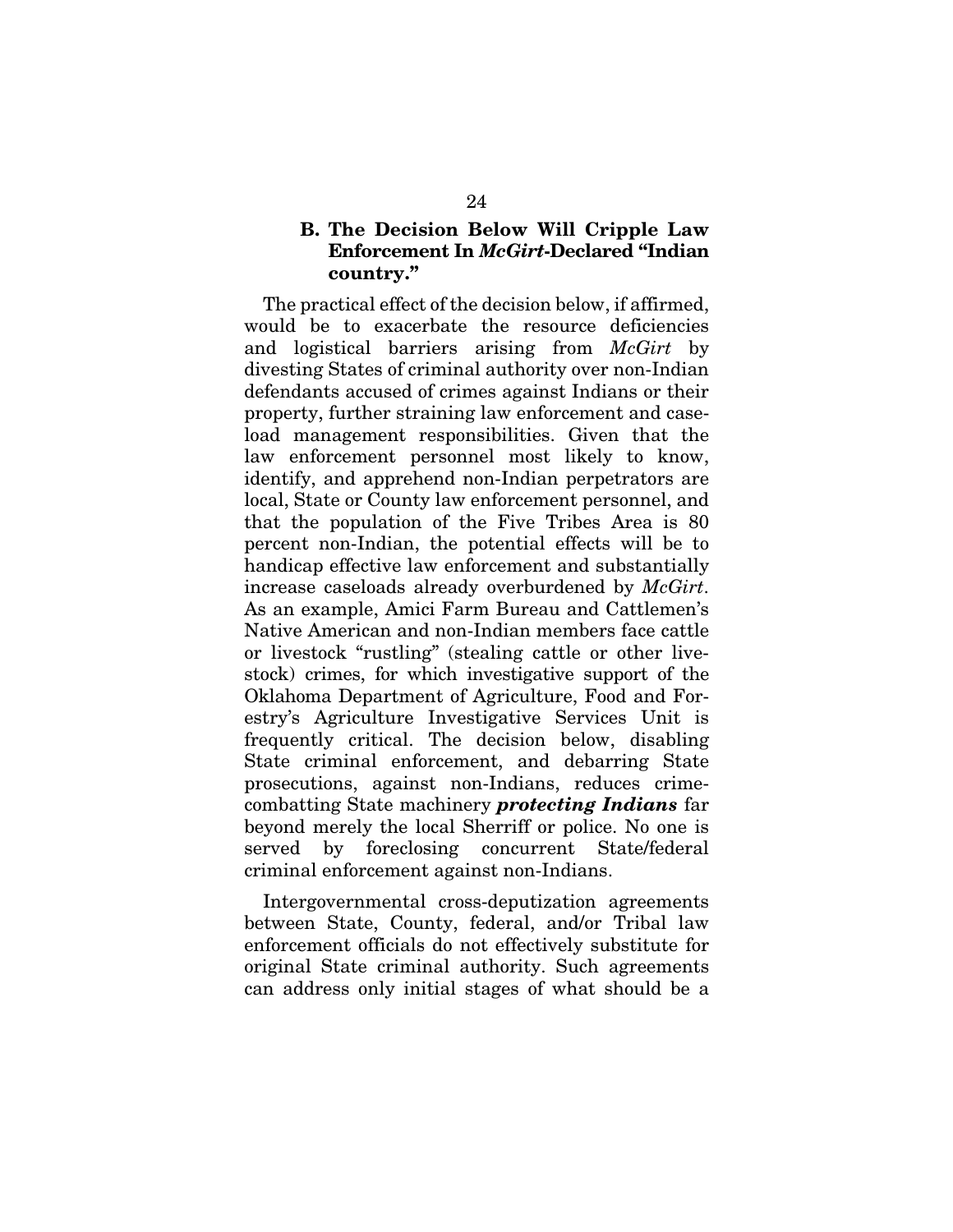coordinated process, at most arrest and short-term detention of perpetrators: they cannot extend to arraignments or to other judicial proceedings, thus requiring the non-Indian accused be turned over to federal officials, who may not have interest or resources to address "non-Major" crimes. The result frequently is the offender is released back on to the street, with cross-deputization not solving any problems. In addition, experience under such agreements has been mixed, while some Tribes have cooperated reasonably with State or County officials, not all have. Press reports state, though the Choctaw Nation has performed satisfactorily, the Hughes-County Sherriff asserts the Muscogee Creek Nation has not complied with an existing cross-deputization agreement, leading the County to withdraw cross deputization with that Nation.14 Cross-deputization, though at best an inefficient and limited structure, may suffer from poor coordination. Amici's and their members' interests in solid law enforcement will be prejudiced because crossdeputization is an inherently inadequate substitute for State/federal concurrent original jurisdiction over crimes by non-Indians against Indians.

<sup>14</sup> *See* https://www.news9.com/story/62045ac72f6686071fe86c 9c/hughes-co-sheriff-says-law-enforcement-with-muscogee-nationis-failing-withdraws-cross-deputization; *see also* Wall Street Journal, Feb. 21, 2022, "More *McGirt* Mayhem in Oklahoma." Feb. 21, 2022. https://www.wsj.com/articles/mcgirt-decision-oklahoma-na tive-american-reservation-jurisdiction-muscogee-creek-hughescounty-crime-racial-injustice-systemic-racism-11644772881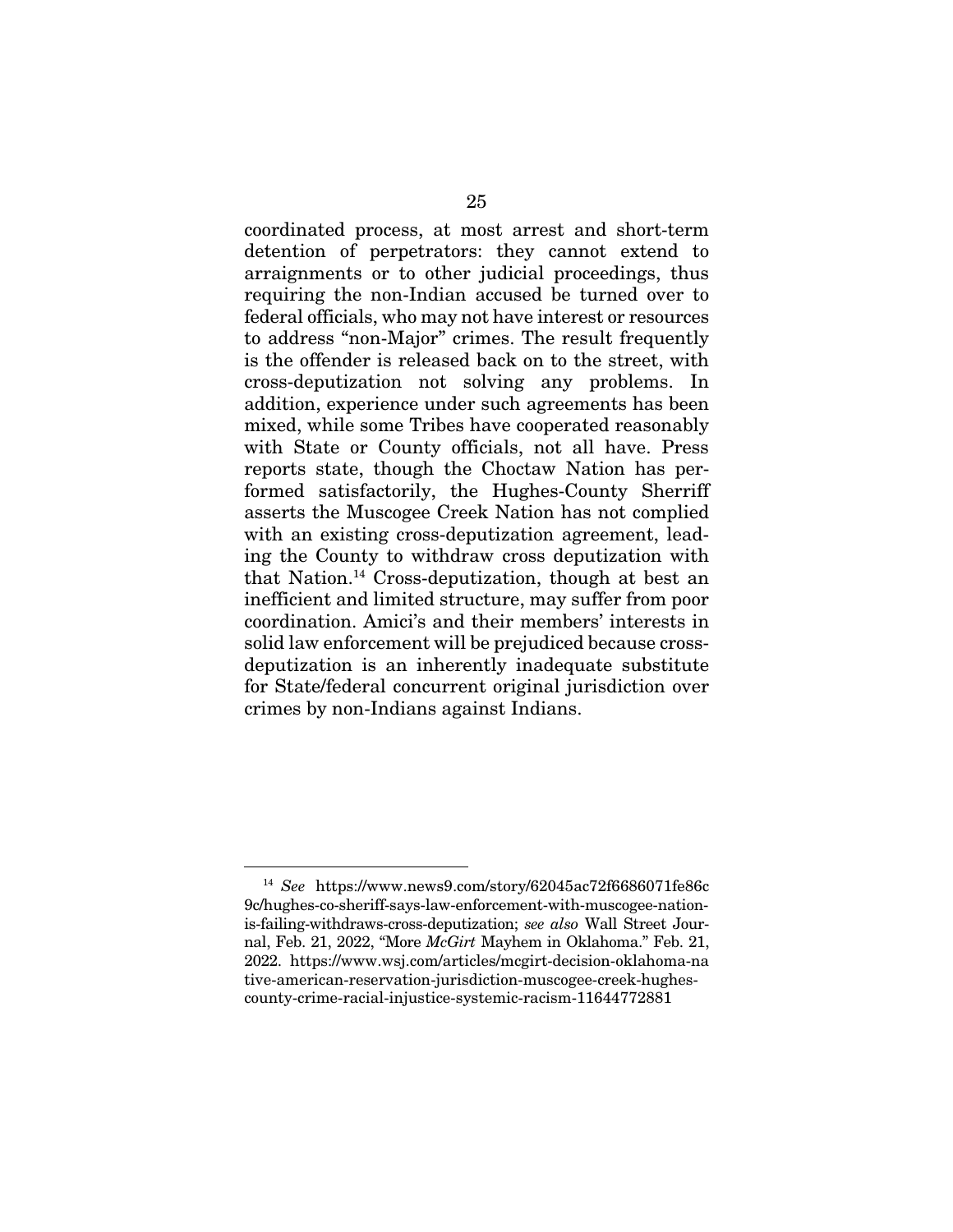### III. AFFIRMANCE OF THE DECISION BELOW THREATENS CIVIL EFFECTS THAT WOULD FURTHER CONFOUND AMICI'S LONGSTANDING EXPECTATIONS.

As Point II, *supra* demonstrates, federal law presumes that State jurisdiction remains applicable within Indian country unless divested by clear statutory provisions or rebutted by evidence of specific facts and federal interests that outweigh State interests. A decision affirming the decision below in the absence of statutory divestiture of State authority or overriding federal and tribal interests, threatens to undermine the presumption that state law applies to non-Indians' activities in "Indian country," as currently reflected in *Bracker*, *Montana*, and their progeny.

As the Court recognized in *Bracker*, over 40 years ago, "[l]ong ago, the Court departed from Mr. Chief Justice Marshall's view that 'laws of [a State] can have no force' within reservation boundaries.." 448 U.S. at 141 (citation omitted). Should the Court affirm the lower court here, not only will adverse consequences arise in the criminal jurisdiction and law and order environments, but affirmance deepens the destabilizing uncertainty *McGirt* is inflicting on the scope of Oklahoma's civil regulatory, judicial, and taxing authority over non-Indian activities within newly declared reservation boundaries, a threat extending potentially to similar consequences in other States.

In *Bracker*, the Court described two barriers to what would otherwise be the authority of States to exercise civil regulatory and taxing jurisdiction within reservation boundaries: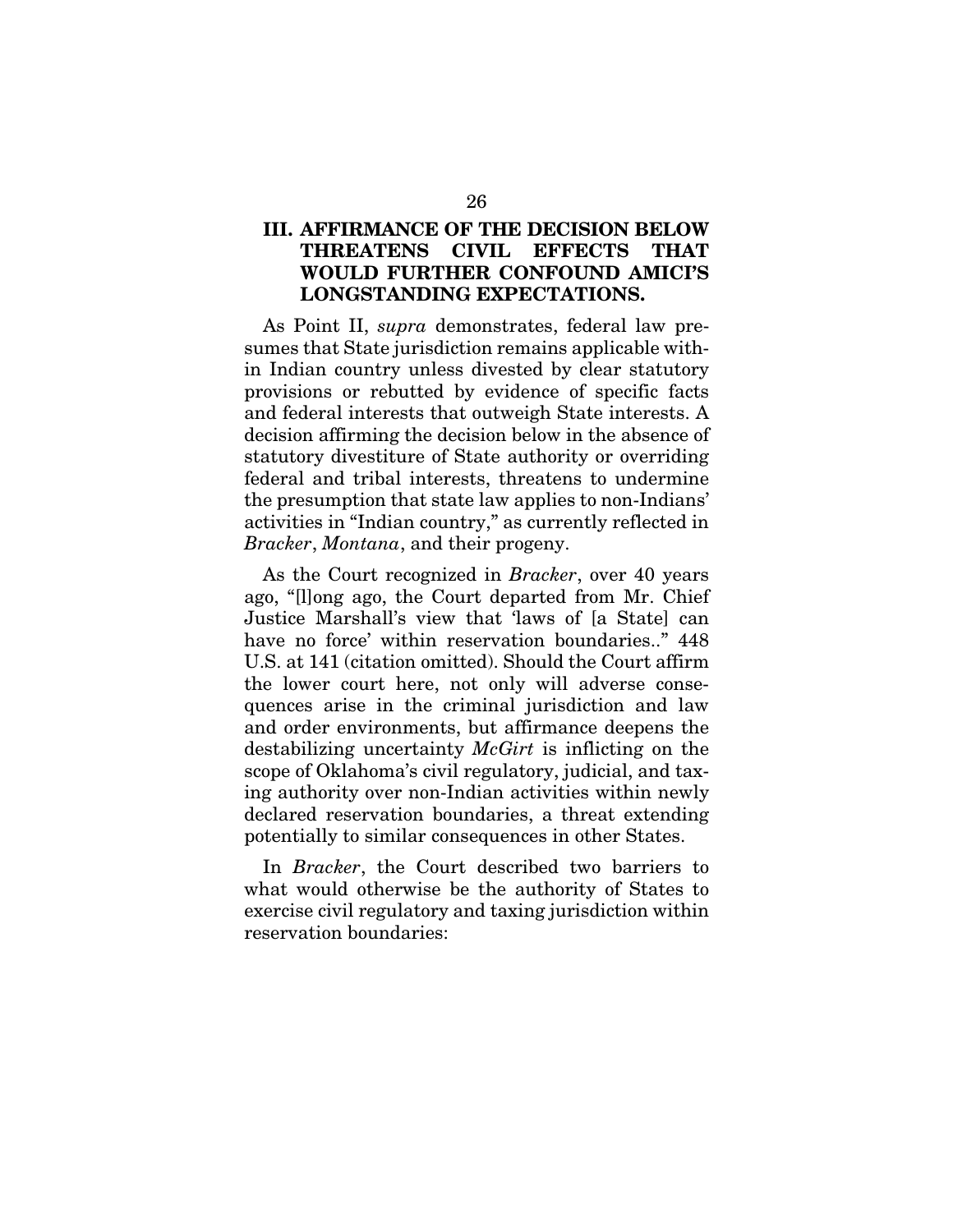First, the exercise of [State] authority may be preempted by federal law. *See, e.g., Warren Trading Post Co. v. Arizona Tax Comm'n*, 380 U.S. 685 (1965)*; McClanahan v. Arizona Tax Comm'n*, [411 U.S. 164 (1973)]. Second, [State jurisdiction] may unlawfully infringe "on the right of reservation Indians to make their own laws and be ruled by them." *Williams v. Lee*, 358 U.S. 217, (1959).

448 U.S. at 142. Barring these barriers, States have jurisdiction to regulate and tax activities on Indian reservations. Of course,

When on-reservation conduct involving only Indian is at issue, state law is generally inapplicable, for the State's regulatory interest is likely to be minimal, and the federal interest in encouraging tribal selfgovernment is at its strongest. More difficult questions arise where . . . a State asserts authority over the conduct of non-Indians engaging in activity on the reservation.

*Id*. at 144 (citations omitted). When considering federal preemption of non-Indian activities, the Court has embraced the need for a "particularized inquiry into the nature of the state, federal and tribal interests at stake, an inquiry designed to determine whether, in the specific context, the exercise of state authority would violate federal law." *Id*. at 145.

In light of the on-the-ground upheaval already created by *McGirt*, the Court should consider the implications of any decision it reaches in this case as it may affect civil regulatory, judicial, and taxing jurisdiction in Eastern Oklahoma. Affirmance may further disturb Oklahoma's civil jurisdictional author-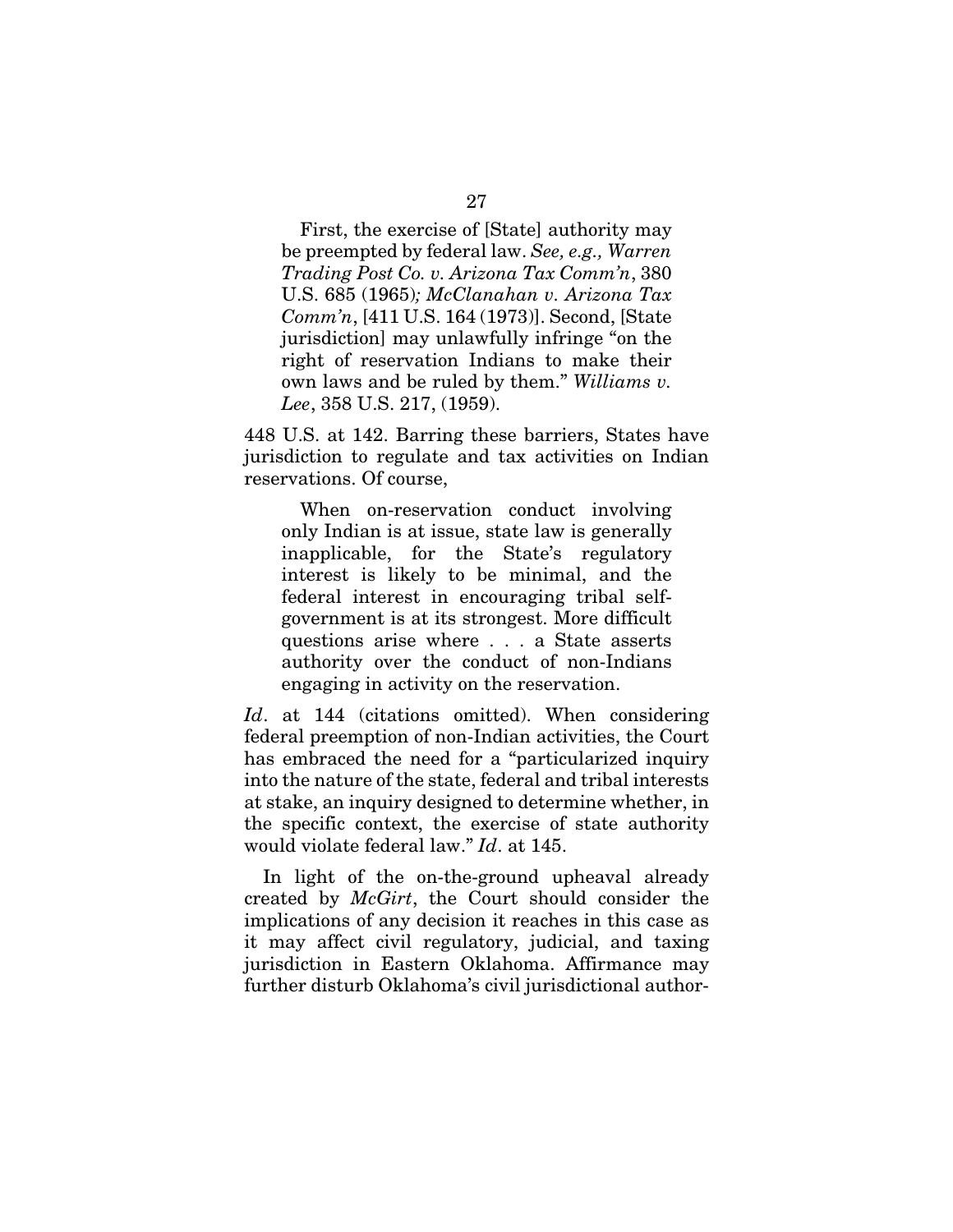ity recognized in the presumption of State authority and balancing of interests the Court called for in *Bracker*. Unless the Court determines, contrary to the arguments in Points I.A and I.B, *supra,* unambiguous statutory command, alone, requires affirmance, an affirmance will undermine this Court's repeated recognition of the presumption State law applies to non-Indians within Indian country. Given the investment-backed expectations of the Eastern Oklahoma business community, the Court should take into account effects on the clarity and certainty of Oklahoma's (and federal and Five Tribes') civil jurisdictional authority that may arise from a decision divesting the State of criminal authority over non-Indians without considering presumed State authority.

Similarly, non-Indians' recourse to State law, taxation, and courts, and to avoid Tribal counterparts, is a function of the presumption embodied in *Montana*, as interpreted in *Hicks*, 533 U.S. at 361-62 (State law enforcement activity on Tribal lands); *Strate*, 520 U.S. at 451-52 (court jurisdiction), *Cotton Petroleum*, 490 U.S. at 186-87 (taxation), and related authorities. In each regulatory sphere, the presumption of State law and jurisdiction is critical to continued reliance on and access to State authority. The burden to demonstrate that an exception to the *Montana* rule applies is on the Tribe or other proponent of divesting State jurisdiction. *See, e.g.*, *Plains Commerce Bank v. Long Family Land & Cattle Co*., 554 U.S. 316, 330 (2008) ("[E]fforts by a tribe to regulate nonmembers, especially on non-Indian fee land, are 'presumptively invalid.' The burden rests on the tribe to establish one of the exceptions to *Montana*'s general rule that would allow an extension of tribal authority to regulate nonmembers on non-Indian fee land.") (quoted authority omitted)). This Court has recognized that a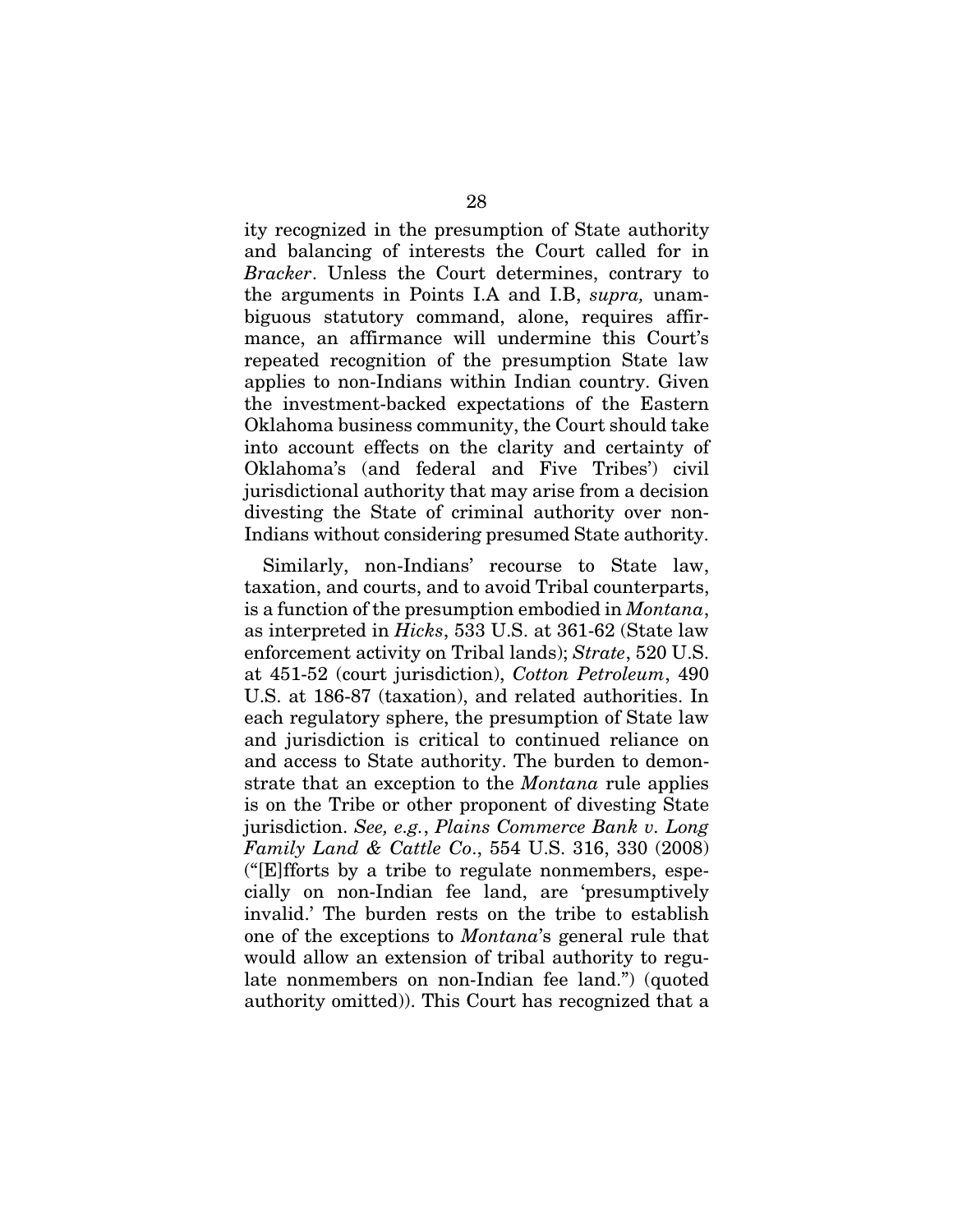State's interest in enforcing its laws is not susceptible to a challenge under *Montana. See Hicks*, 533 U.S. at 361-62.

Though this Court noted in *McGirt* that *Bracker* and *Montana* may provide bases for continuing State authority over non-Indians notwithstanding their lands are thrown into reservation status, *McGirt*, 140 S. Ct. at 2501, the decision below completely ignores, and indeed controverts, the notion of a presumption of State authority. Amici submit neither statutory authority, nor any federal or tribal interest supports preemption under *Bracker,* given the absence of Tribal criminal jurisdiction over non-Indians, the importance to Native communities of effective law enforcement, and the longstanding State primacy over such prosecutions*.* Similarly, no consensual relationship or substantial Tribal health or welfare interest is advanced by foreclosing State prosecution of non-Indians. Concurrent State and federal authority over non-Indians victimizing Tribal members can only serve to bring more, and more effective, law enforcement and judicial machinery to bear to protect Native communities. If there were any concern State prosecutions were insufficiently rigorous, a concern not reflected in the record here, because the State and federal governments are "separate sovereigns," *see Gamble v. United States*, 139 S. Ct. 1960, 1964 (2019), double jeopardy would not bar federal prosecutors stepping in in such circumstances.

Because the decision below cannot be reconciled with the presumption of State authority, either in the criminal or civil context, affirmance threatens to undermine the civil law protections the Court identified in *McGirt.* The Court should reverse the decision below and hold neither the General Crimes Act nor